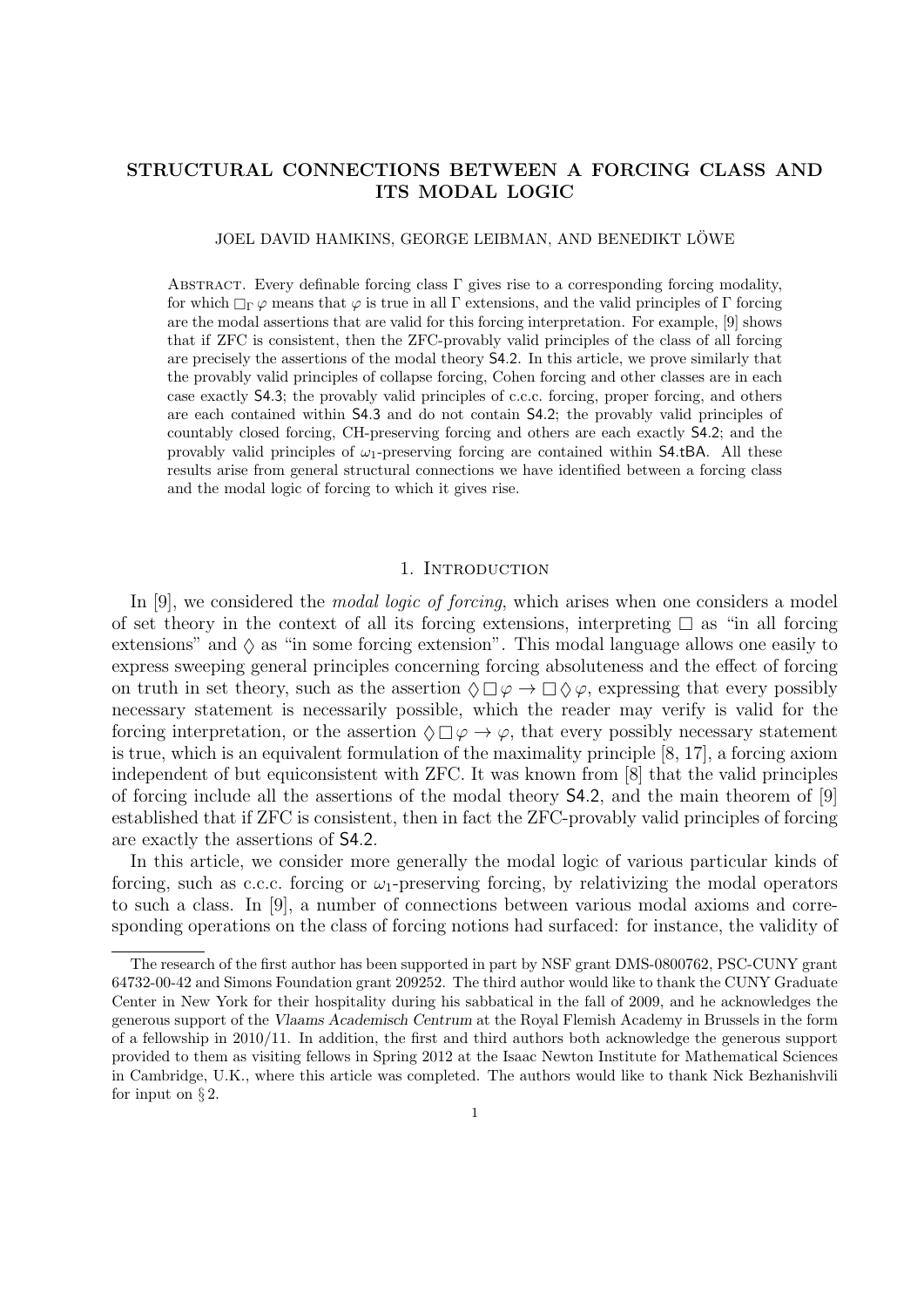the axiom .2 mentioned above is linked to the operation of finite products of forcing notions [9, p. 1794]. In this article, we shall uncover further such structural connections between a class of forcing notions and the modal logic of forcing to which it gives rise, and use these connections to settle the exact modal logic of several natural forcing classes, while providing new bounds on several others. We have aimed to provide general tools, including the control statements of §4 and their connection to the forcing validities, which seem promising to enable set theorists to undertake an investigation of the modal logic of additional forcing classes by means of a forcing-only analysis (requiring no substantial modal logic), by discovering which kinds of control statements their forcing class supports.

For example, using these methods we prove in this article that the provably valid principles of collapse forcing, Cohen forcing and other classes are in each case exactly S4.3 (theorems 24 and 31); the provably valid principles of c.c.c. forcing, proper forcing, and others are each contained within S4.3 and do not contain S4.2 (corollary 33); the provably valid principles of countably closed forcing, CH-preserving forcing and others are each exactly S4.2 (theorems 34 and 37); and the provably valid principles of  $\omega_1$ -preserving forcing are contained within S4.tBA (theorem 36).

The forcing interpretation of modal logic was introduced in [8], with a deeper more explicit investigation in [9]. Various other aspects of the modal logic of forcing are considered in [13, 10, 5, 6, 14, 16, 4, 3]. We consider this article a natural successor to [9].

### 2. Modal logic background

The modal logic of forcing involves an interplay between two formal languages, which we sharply distinguish, namely (i) the language of propositional modal logic  $\mathcal{L}_{\Box}$ , which has propositional variables, logical connectives and the modal operators  $\Box$  and  $\Diamond$  (where  $\Diamond \varphi$  is defined as  $\neg \Box \neg \varphi$ ; and (ii) the usual first-order language of set theory  $\mathcal{L}_{\in}$ , which has variables, quantifiers, logical connectives and the relations  $=$  and  $\in$ . One may regard a modal assertion  $\varphi(p_1,\ldots,p_n)$  as a template for the scheme of set-theoretic assertions  $\varphi(\psi_1,\ldots,\psi_n)$ which arise by the substitution of set-theoretic assertions  $\psi_i$  for the propositional variables  $p_i$  and the forcing interpretation of the modal operators. The nature of this translation will be further investigated in §3. Meanwhile, in this section, let us introduce the modal theories that will arise in that analysis. Using the following axioms (with their established nomenclature)

K 
$$
\Box(\varphi \to \psi) \to (\Box \varphi \to \Box \psi)
$$
  
\nT 
$$
\Box \varphi \to \varphi
$$
  
\n4 
$$
\Box \varphi \to \Box \Box \varphi
$$
  
\n.2 
$$
\Diamond \Box \varphi \to \Box \Diamond \varphi
$$
  
\n.3 
$$
(\Diamond \varphi \land \Diamond \psi) \to \Diamond [(\varphi \land \Diamond \psi) \lor (\psi \land \Diamond \varphi)]
$$
  
\n5 
$$
\Diamond \Box \varphi \to \varphi,
$$

we define the desired modal theories, where in each case we close the axioms under modus ponens and necessitation:

$$
S4 = K + T + 4
$$
  
\n
$$
S4.2 = K + T + 4 + .2
$$
  
\n
$$
S4.3 = K + T + 4 + .3
$$
  
\n
$$
S5 = K + T + 4 + 5.
$$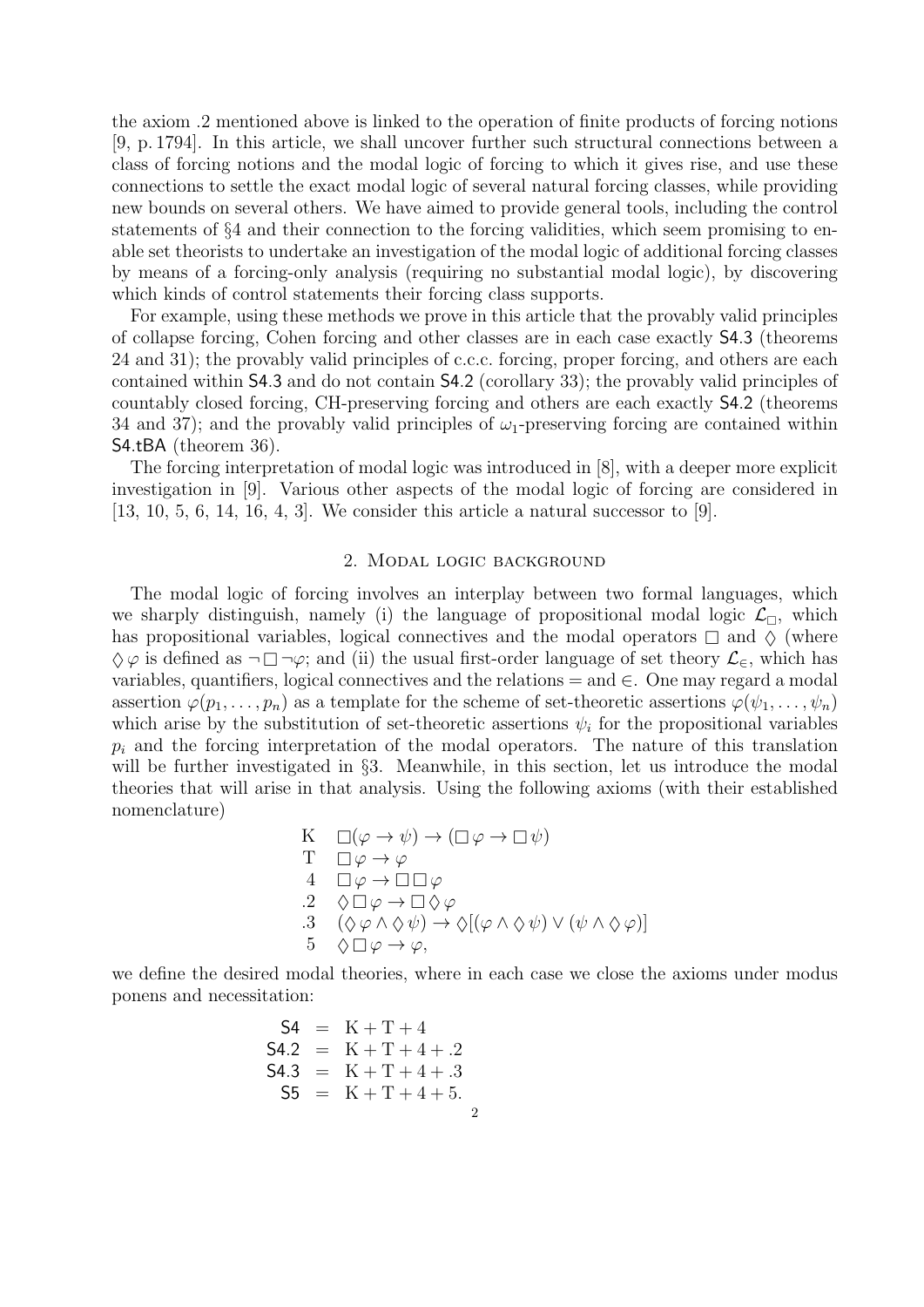It is not difficult to see that  $\mathsf{S4} \vdash 5 \to .3$  and  $\mathsf{S4} \vdash .3 \to .2$ , and consequently  $\mathsf{S4} \subseteq \mathsf{S4.2} \subseteq$ S4.3 ⊆ S5.

The Kripke model concept provides a robust semantics for modal logic: a Kripke model is a collection  $M$  of possible worlds, each providing truth values for the propositional variables, together with a relation on the worlds called the accessibility relation. The frame of such a model is this accessibility relation, disregarding the truth assignments of the worlds. Modal truth is defined by induction in the natural way, so that  $\Box \varphi$  is true at a world in M, if  $\varphi$  is true in all accessible worlds, and similarly  $\Diamond \varphi$  is true at a world if  $\varphi$  is true at some accessible world. We write  $[\![v]\!]_M$  for the set of  $\mathcal{L}_{\Box}$ -formulas true at v in M and note that this is a set closed under modus ponens.

If  $F$  is a frame, a modal assertion is *valid for*  $F$  if it is true at all worlds of all Kripke models having F as a frame. If C is a class of frames, a modal theory is sound with respect to  $C$  if every assertion in the theory is valid for every frame in  $C$ . A modal theory is *complete* with respect to C if every assertion valid for every frame in C is in the theory. Finally, a modal theory is *characterized by*  $\mathcal C$  (equivalently,  $\mathcal C$  *characterizes* the modal theory) if it is both sound and complete with respect to  $\mathcal{C}$  [11, p. 40].

It turns out that all the modal theories we mentioned are characterized by certain classes of finite Kripke frames. For the rest of this section, we mention the completeness results of which we shall subsequently make use. Numerous further completeness results can be found in [2].

A pre-order is a reflexive transitive relation. Every pre-order  $\leq$  admits a quotient by the equivalence  $x \equiv y \leftrightarrow x \leq y \leq x$ , and this quotient will be a partial order. Thus, a pre-order is obtained from a partial order by replacing each node with a cluster of equivalent nodes. A linear pre-order is a pre-order in which any two nodes are comparable.

Theorem 1. The modal logic S4.3 is characterized by the class of finite linear pre-order frames. That is, a modal assertion is derivable in S4.3 if and only if it holds in all Kripke models having a finite linear pre-ordered frame.

*Proof.* Cf. [2, corollary 5.18 & theorem 5.33] or  $[1, \text{ exercise } 4.33, \text{ theorem } 4.96, \& \text{ lemma } 6.40].$  $\Box$ 

Every finite Boolean algebra partial order is isomorphic to the set of subsets of a finite set, ordered by inclusion. Of course, this algebra also has the structure of meets (intersection), joins (unions) and negation (complements), with a smallest element **0** and a largest element **1**. A pre-Boolean algebra is a partial pre-order  $\langle \mathbb{B}, \leq \rangle$ , such that the quotient by the relation  $x \equiv y \leftrightarrow x \leq y \leq x$  is a Boolean algebra. Thus, every pre-Boolean algebra is obtained from a Boolean algebra by replacing each node in the Boolean algebra by a cluster of equivalent nodes.

**Theorem 2** ([9, theorem 11]). The modal logic  $\mathsf{S4.2}$  is characterized by the class of finite pre-Boolean algebras. That is, a modal assertion is derivable in S4.2 if and only if it holds in all Kripke models having a finite pre-Boolean algebra frame.

Theorem 3. The modal logic  $55$  is characterized by the class of finite equivalence relations with one equivalence class (a single cluster).

*Proof.* Cf. [2, corollaries 5.19 & 5.29] or [1, theorems 4.29, 4.96 & exercise 6.6.4].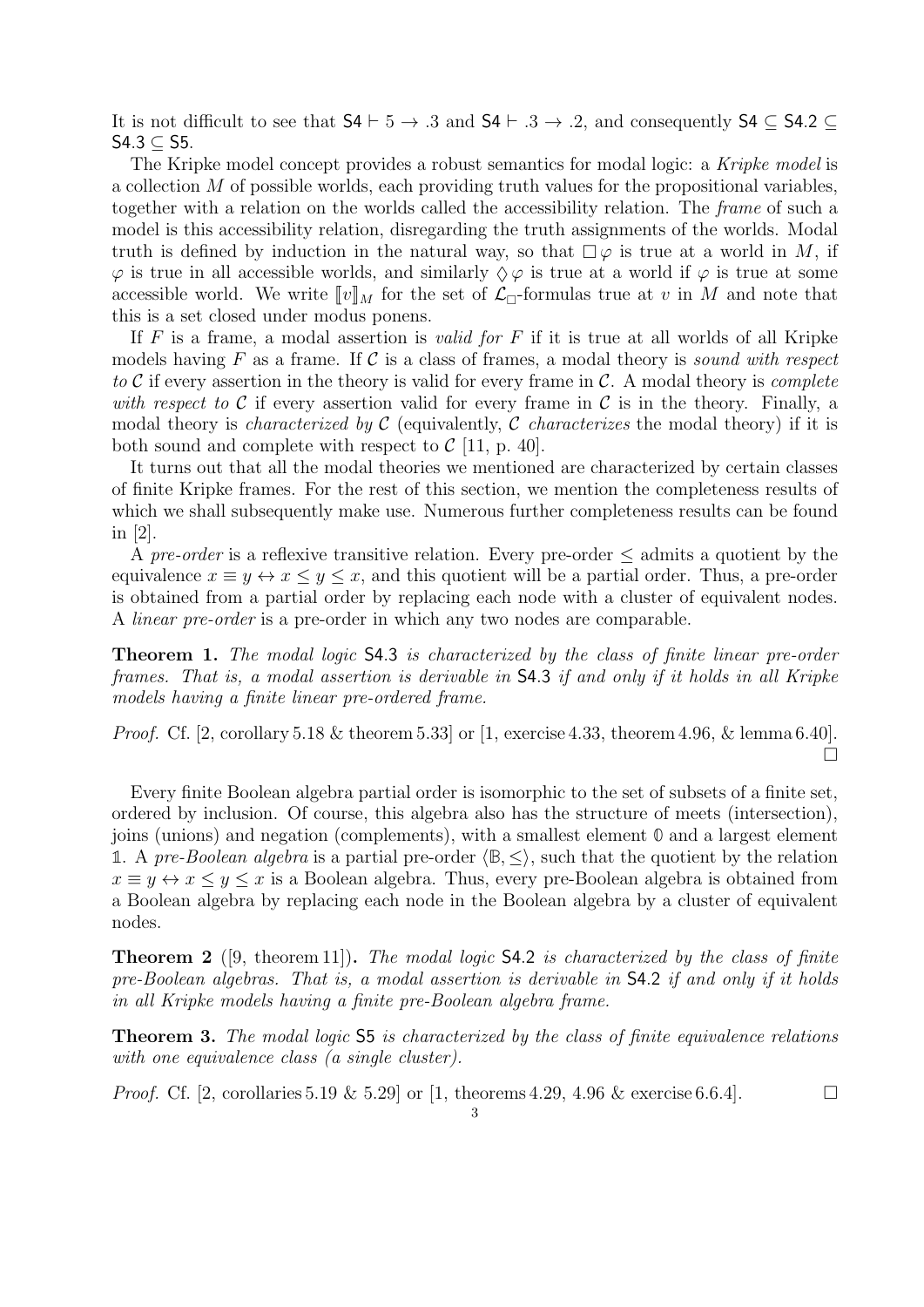We have observed another modal theory to arise several times in the modal logic of various forcing classes, and so let us now introduce it. This is the logic of finite topless pre-Boolean algebras. A topless Boolean algebra is obtained from a Boolean algebra by omitting the top element **1**. Thus, a finite topless Boolean algebra is isomorphic to the collection of strictly proper subsets of a given finite set. A topless pre-Boolean algebra is a partial pre-order (transitive and reflexive), such that the natural quotient by the relation  $x \equiv y \leftrightarrow x \leq y \leq x$ is a topless Boolean algebra. We define the modal theory S4.tBA, or topless pre-Boolean algebra logic, to be the collection of all modal assertions that are true in all Kripke models whose frame is a finite topless pre-Boolean algebra. Thus, by definition, this logic is complete with respect to the class of finite topless pre-Boolean algebras. This logic is the *smallest* modal companion of a well-known intermediate logic called Medvedev's Logic ML.<sup>1</sup>

#### Observation 4. S4.tBA is properly contained within S4.2.

Proof. First, we argue that S4.tBA is contained in S4.2 by arguing that every Kripke model M with a finite pre-Boolean algebra frame admits a model bisimilarity with a Kripke model  $M^+$  having a finite topless pre-Boolean algebra frame. Consider first the case where the frame underlying M is actually a Boolean algebra. We construct  $M^+$  as follows: take the Boolean algebra that is the frame of M, add a new atom and consider the resulting generated Boolean algebra; then remove the top to create a topless Boolean algebra. In the resulting frame, keep the original worlds for the nodes that came from M and place the top world of M at each of the newly created nodes of the frame of  $M^+$ . It is easy to check that M and  $M^+$ have a model bisimulation associating each of the new worlds to the top world of M, and the other worlds to themselves. It follows that the truths of  $M$  and  $M^+$  at their initial worlds are the same. Similarly, for the general case where the frame of  $M$  is a finite pre-Boolean algebra rather than a Boolean algebra, then there is a cluster of mutually accessible nodes at the top of M, and it is this entire cluster that we duplicate in  $M^+$  at each of the new positions in the topless Boolean algebra. Again there is a model bisimulation of  $M$  and  $M^+$ associating each of these newly created worlds with their corresponding duplicate in the top cluster of M and the other worlds to themselves. Thus, again the truths of M and  $M^+$  at their initial worlds are the same. Finally, since any statement outside S4.2 must fail in such a Kripke model M with a finite pre-Boolean algebra frame, it follows that the statement also fails in the corresponding Kripke model  $M^+$  with a finite topless pre-Boolean algebra frame, and so it is also outside S4.tBA, as desired. So S4.tBA is included in S4.2.

Second, we argue that this inclusion is strict. As the topless Boolean algebras are not directed, it is easy to construct violations of .2 by making a statement true on one co-atom and false on another. So .2 is not in **S4.tBA**, and consequently **S4.tBA**  $\subseteq$  **S4.2**, as desired.  $\Box$ 

Since S4 is valid in any topless Boolean algebra, it follows that  $S4 \subset S4$ .tBA. This conclusion is strict in light of the fact that all topless Boolean algebras satisfy the principle that whenever three mutually incompatible assertions are possibly necessary, then it is possible

<sup>&</sup>lt;sup>1</sup>An intermediate logic is a propositional logic between intuitionistic and classical logic. A modal logic  $\Lambda$ is a modal companion of an intermediate logic  $\Lambda'$  if  $\Lambda$  consists of the Gödel translations of formulas in  $\Lambda'$ . If  $\Lambda$  is characterized by a class  $\mathcal C$  in the above sense, and  $\Lambda'$  is characterized in the sense of Kripke semantics for intermediate logics by the same class C, then  $\Lambda$  is the smallest modal companion of  $\Lambda'$ . Medvedev's Logic ML is characterized by the class of finite topless pre-Boolean algebras and known not to be finitely axiomatizable [7, 15].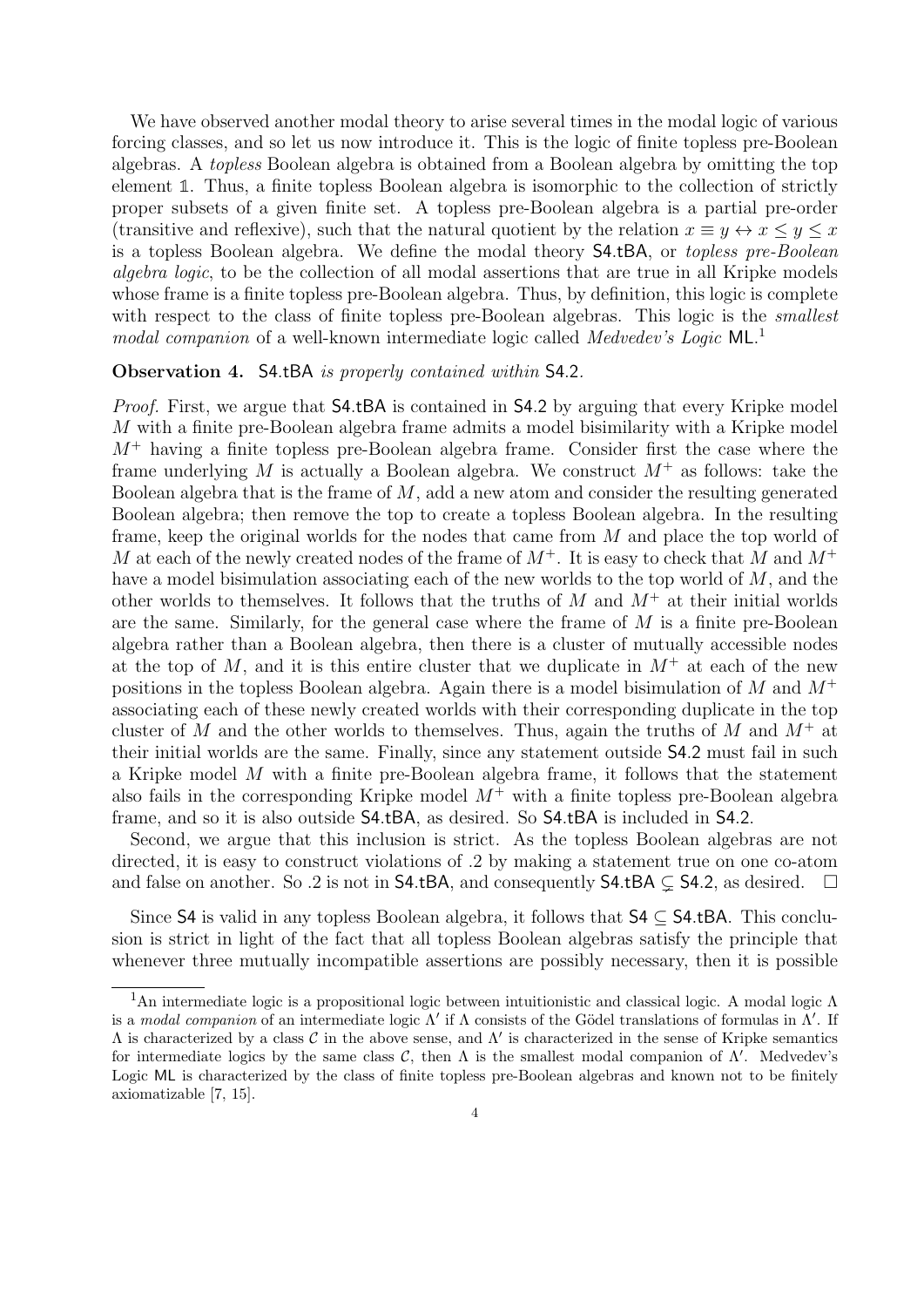to exclude one of them without yet deciding between the other two. This is expressible in the modal language as

$$
\Diamond \Box \varphi_1 \land \Diamond \Box \varphi_2 \land \Diamond \Box \varphi_3 \land \neg \Diamond [(\varphi_1 \land \varphi_2) \lor (\varphi_1 \land \varphi_3) \lor (\varphi_2 \land \varphi_3)]
$$

$$
\rightarrow \Diamond [\Diamond \Box \varphi_1 \land \Diamond \Box \varphi_2 \land \neg \Diamond \Box \varphi_3],
$$

and there are similar assertions for four possibilities and five and so on. The assertion above is valid for S4.tBA but not for S4 (consider a frame that is a tree with one root and three leaves), and thus we may summarize the situation as

S4  $\subseteq$  S4.tBA  $\subseteq$  S4.2  $\subseteq$  S4.3  $\subseteq$  S5.

We close this section with two simple modal logic observations that will be of use in  $\S$ § 5.7 and 5.8.

## **Observation 5.** The modal logic S4 proves  $.2 \rightarrow \square$ .2.

Proof. The following simple chain of transformations proves the claim, using the fact that  $\Diamond \Diamond \varphi$  implies  $\Diamond \varphi$  in S4:

$$
\neg \Box \cdot 2 = \neg \Box(\Diamond \Box \varphi \rightarrow \Box \Diamond \varphi) \Rightarrow \Diamond(\Diamond \Box \varphi \land \neg \Box \Diamond \varphi)
$$
  
\n
$$
\Rightarrow \Diamond \Diamond \Box \varphi \land \Diamond \neg \Box \Diamond \varphi
$$
  
\n
$$
\Rightarrow \Diamond \Diamond \Box \varphi \land \Diamond \Diamond \Box \neg \varphi
$$
  
\n
$$
\Rightarrow \Diamond \Box \varphi \land \Diamond \Diamond \Box \neg \varphi
$$
  
\n
$$
\Rightarrow \Diamond \Box \varphi \land \Diamond \Box \neg \varphi
$$
  
\n
$$
\Rightarrow \Diamond \Box \varphi \land \neg \Box \Diamond \varphi
$$
  
\n
$$
\Rightarrow \neg(\Diamond \Box \varphi \rightarrow \Box \Diamond \varphi) = \neg \cdot 2
$$

**Observation 6.** Let  $\Lambda$  and  $A$  be sets of  $\mathcal{L}_{\Box}$ -formulas, and let  $\Lambda^*$  be the closure of  $\Lambda \cup A$ under modus ponens and necessitation. Let M be a transitive Kripke model and  $v \in M$ . Assume that (1) for each  $w \in M$ , we have  $\Lambda \subseteq [w]_M$ , and (2) for each  $\alpha \in \Lambda$ , we have  $\Box \alpha \in \llbracket v \rrbracket_M$ . Then for every w accessible from v, we have  $\Lambda^* \subseteq \llbracket w \rrbracket_M$ .

*Proof.* The set  $\Lambda^*$  can be written as  $\bigcup_{n\in\omega}\Lambda_n$  where  $\Lambda_0 := \Lambda \cup \Lambda$ ,  $\Lambda_{2n+1}$  is the closure of  $\Lambda_{2n}$ under modus ponens, and  $\Lambda_{2n+2} := \Lambda_{2n+1} \cup \{ \Box \varphi \mid \varphi \in \Lambda_{2n+1} \}.$ 

We'll prove by induction that  $\Lambda^* \subseteq [w]_M$  for all w accessible from v. The base case follows from assumptions (1) and (2). Since each  $\llbracket w \rrbracket_M$  is closed under modus ponens, the step  $2n \mapsto 2n + 1$  is trivial. For the step  $2n + 1 \mapsto 2n + 2$ , fix w accessible from v and  $\varphi$ in  $\Lambda_{2n+1}$ , and show that  $\square \varphi \in [\![w]\!]_M$ . Let w' be accessible from w; by transitivity, we have that w' is accessible from v, and thus,  $\varphi \in [w']$ . Since w' was arbitrary,  $\Box \varphi \in [w']$ .

## 3. Forcing with a forcing class Γ

Suppose that  $\Gamma$  is a fixed definable class of forcing notions, with a fixed definition. We freely interpret this definition in any model of set theory, thereby reading  $\Gamma$  de dicto rather than de re. We say that  $\Gamma$  is a forcing class if in every such model, this definition defines a class of forcing notions, closed under the equivalence of forcing. A forcing class  $\Gamma$  is reflexive if in every model of set theory, Γ contains the trivial forcing poset. In this case, every model of set theory is a  $\Gamma$  forcing extension of itself. The class  $\Gamma$  is *transitive* if it closed under finite iterations, in the sense that if  $\mathbb{Q} \in \Gamma$  and  $\dot{\mathbb{R}} \in \Gamma^{V^{\mathbb{Q}}}$ , then  $\mathbb{Q} * \dot{\mathbb{R}} \in \Gamma$ . Thus, any  $\Gamma$  forcing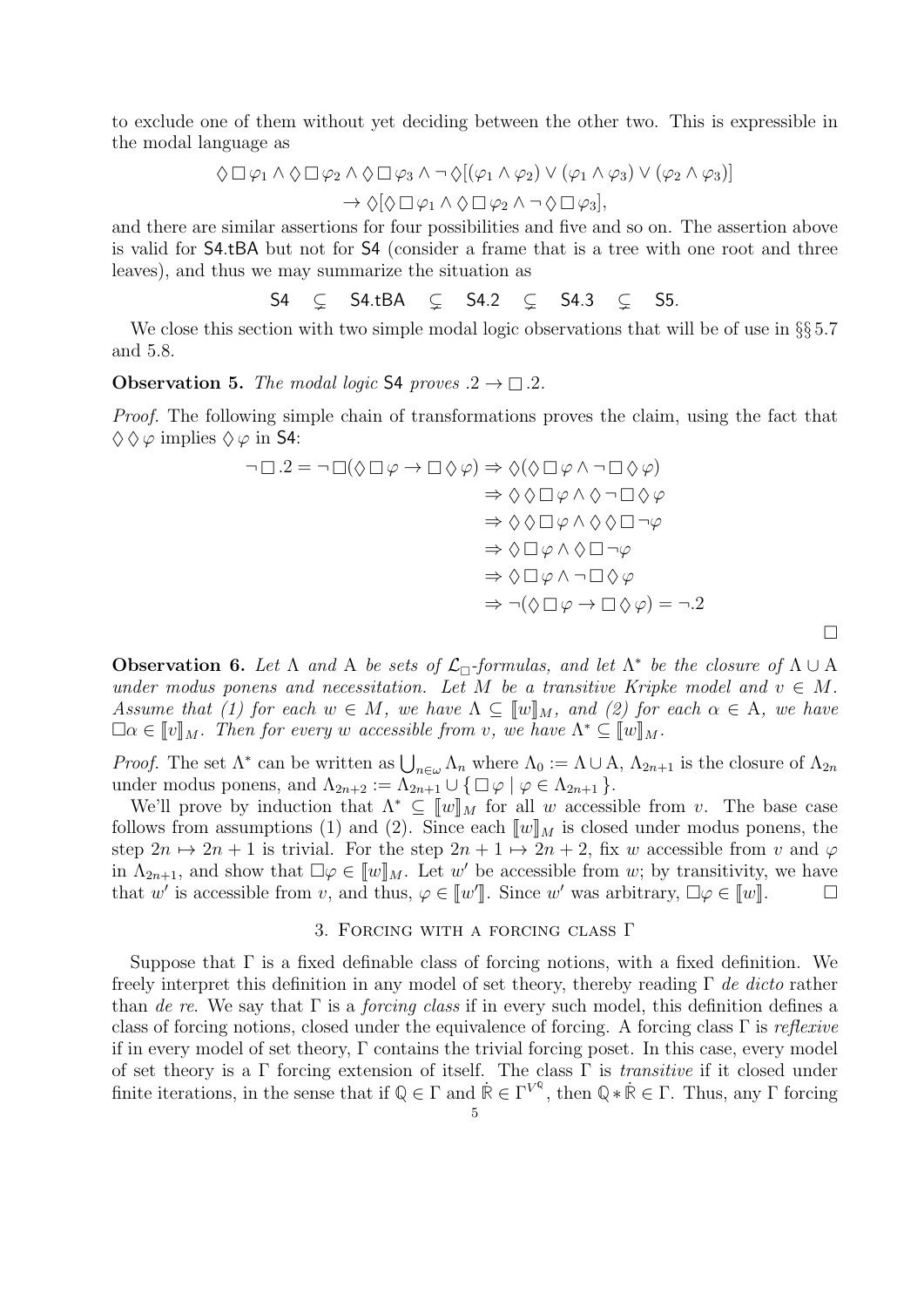extension of a Γ forcing extension is a Γ forcing extension. The class Γ is *closed under* product forcing if, necessarily, whenever  $\mathbb{Q}$  and  $\mathbb{R}$  are in  $\Gamma$ , then so is  $\mathbb{Q} \times \mathbb{R}$ . Related to this, Γ is persistent if, necessarily, members of Γ are Γ necessarily in Γ; that is, if **P**, **Q** ∈ Γ implies  $\mathbb{P} \in \Gamma^{V^{\mathbb{Q}}}$  in all models. These properties are related in that every transitive persistent class is closed under products, since  $\mathbb{Q} \times \mathbb{R}$  is forcing equivalent to  $\mathbb{Q} * \mathbb{R}$ . The class  $\Gamma$  is directed if whenever  $\mathbb{P}, \mathbb{Q} \in \Gamma$ , then there is  $\mathbb{R} \in \Gamma$ , such that both  $\mathbb{P}$  and  $\mathbb{Q}$  are factors of  $\mathbb{R}$  by further Γ forcing, that is, if **R** is forcing equivalent to **P** ∗ **S**˙ for some **S**˙ ∈ Γ V P and also equivalent to  $\mathbb{Q} * \dot{\mathbb{T}}$  for some  $\dot{\mathbb{T}} \in \Gamma^{V^{\mathbb{Q}}}$ . This is stronger than asserting merely that any two members of  $\Gamma$  are absorbed by some other forcing in  $\Gamma$ , since we require that the quotient forcing is also in Γ. Note that if Γ is transitive and persistent, then product forcing shows that Γ is directed. The class Γ has the linearity property if for any two forcing notions **P**, **Q**, then one of them is forcing equivalent to the other one followed by additional Γ forcing; that is, either **P** is forcing equivalent to  $\mathbb{Q} * \mathbb{R}$  for some  $\mathbb{R} \in \Gamma^{V^{\mathbb{Q}}}$  or  $\mathbb{Q}$  is forcing equivalent to  $\mathbb{P} * \mathbb{R}$  for some  $\mathbb{R} \in \Gamma^{V^{\mathbb{Q}}}$ . Combining these notions, we define that  $\Gamma$  is a *linear forcing class* if  $\Gamma$  is reflexive, transitive and has the linearity property. Any linear forcing class is clearly directed. Similar related definitions can be found in [13].

Any forcing class Γ leads to the corresponding Γ forcing modalities. Namely, a set-theoretic sentence  $\psi$  is Γ-forceable or Γ-possible, written  $\Diamond_{\Gamma} \psi$ , if  $\psi$  holds in a forcing extension by some forcing notion in Γ, and  $\psi$  is Γ-necessary, written  $\Box_{\Gamma} \psi$ , if  $\psi$  holds in all forcing extensions by forcing notions in Γ. These modal operators are easily seen to obey certain modal validities, such as the following, for any class  $\Gamma$ .

$$
\begin{array}{ll}\n\text{K} & \Box_{\Gamma}(\varphi \to \psi) \to (\Box_{\Gamma} \varphi \to \Box_{\Gamma} \psi), \quad \text{and} \\
\text{Dual} & \Diamond_{\Gamma} \varphi \leftrightarrow \neg \Box_{\Gamma} \neg \varphi.\n\end{array}
$$

The validity of other statements will depend on the class Γ. A modal assertion  $\varphi(p_0, \ldots, p_n)$ is a valid principle of  $\Gamma$  forcing if all substitution instances  $\varphi(\psi_0,\ldots,\psi_n)$  hold under the Γ-forcing interpretation, where we substitute arbitrary set-theoretic assertions  $\psi_i$  for the propositional variables  $p_i$  and interpret  $\Box$  as  $\Box$  More formally, for any forcing class  $\Gamma$ , every assignment  $p_i \mapsto \psi_i$  of the propositional variables  $p_i$  to set-theoretical assertions  $\psi_i$  extends recursively to a  $\Gamma$  forcing translation, a function  $H : \mathcal{L}_{\Box} \to \mathcal{L}_{\in}$  satisfying  $H(p_i) = \psi_i$  and the obvious recursive rules for conjunction  $H(\varphi \wedge \eta) = H(\varphi) \wedge H(\eta)$ , negation  $H(\neg \varphi) = \neg H(\varphi)$ and modality  $H(\Box \varphi) = \Box_{\Gamma} H(\varphi)$ , where in this last case we mean the assertion in the language of set theory asserting that  $H(\varphi)$  has Boolean value one for any forcing notion satisfying the definition of Γ. In this terminology, the modal logic of Γ forcing over a model of set theory  $W$  is the set

$$
\{\varphi \in \mathcal{L}_{\Box} \mid W \models H(\varphi) \text{ for all } \Gamma \text{ forcing translations } H \}.
$$

Note that the interpretation of iterated modal expressions, such as  $\Diamond_{\Gamma} \Box_{\Gamma} \psi$ , leads to the situation where  $\Gamma$  is reinterpreted in the appropriate forcing extensions by forcing in  $\Gamma$ . For example, the c.c.c. forcing notions of a c.c.c. forcing extension do not necessarily include all the c.c.c. forcing notions of the original ground model. To improve readability, we will sometimes omit the subscripts from  $\Diamond_{\Gamma}$  and  $\Box_{\Gamma}$  when the class  $\Gamma$  is clear.

# Theorem  $7$  ([13]).

- (1) S4 is valid for any reflexive transitive forcing class.
- (2) S4.2 is valid for any reflexive transitive directed forcing class.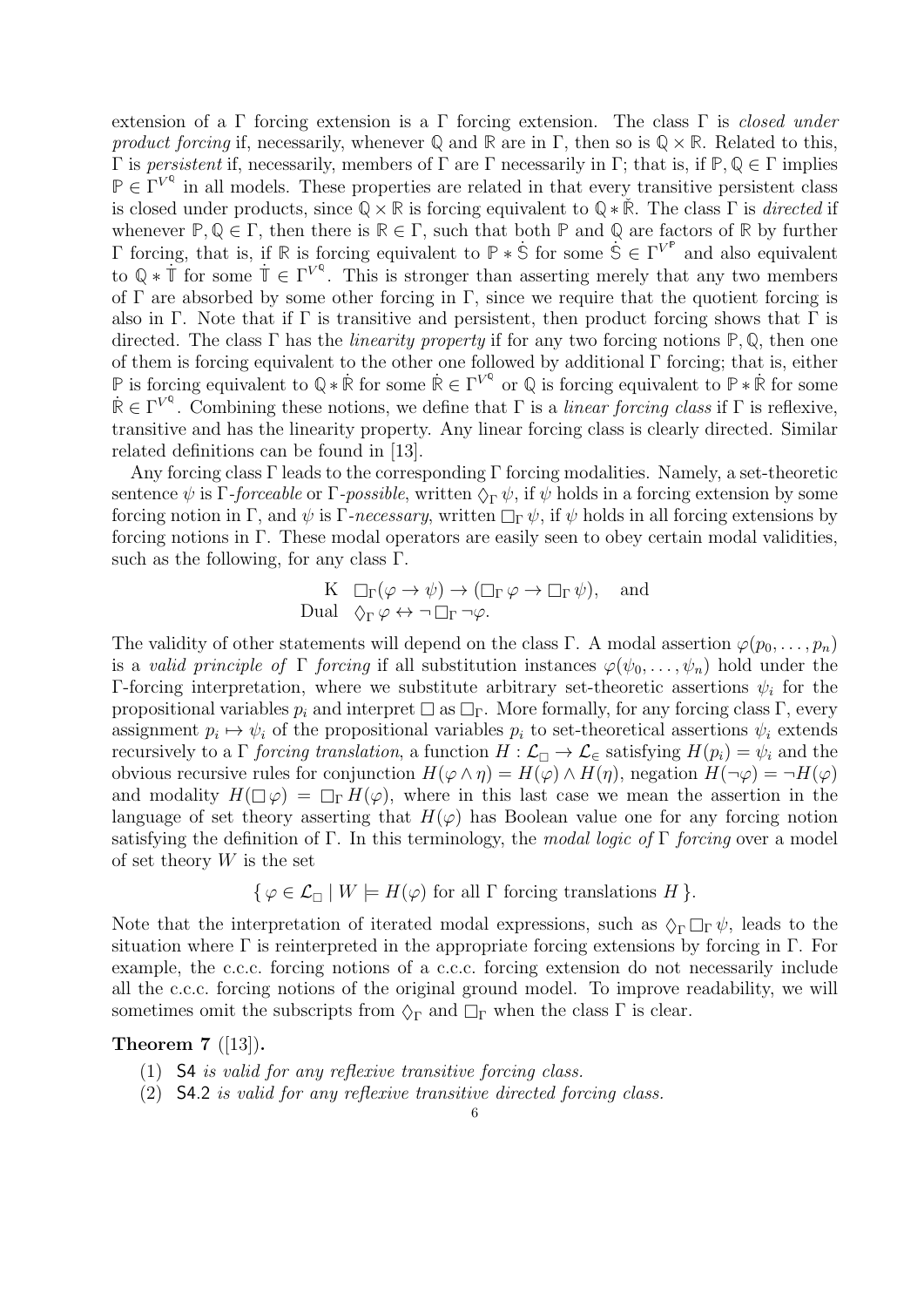## (3) S4.3 is valid for any linear forcing class.

Proof. The reader is encouraged to work through the details as an exercise in understanding the forcing modalities. Axiom K is valid for any forcing class. Axiom T is valid for any reflexive forcing class. Axiom 4 is valid for any transitive forcing class. Axiom .2 is valid for any directed forcing class. And axiom .3 is valid for any forcing class with the linearity property. We note that one subtlety of the argument is that it is not sufficient merely to check the validity of the axioms K, T, 4 and .3 alone, since the theory S4.3, for example, is defined to be the closure of these axioms under modus ponens and necessitation. Thus, one needs to know that the axioms remain valid in any  $\Gamma$  extension. In our case here, the definition of what it means to be a linear class requires that the desired property holds in all models, which is more than sufficient.  $\Box$ 

The construction used in the next lemma lies at the heart of our method, serving as the principal technique connecting modal truth in Kripke models with set-theoretic truth in models of set theory. It is a general version of [9, lemma 7.1], employing the notion of a Γ-labeling, which we introduce here.

**Definition 8.** A Γ-labeling of a frame F for a model of set theory W is an assignment to each node w in F an assertion  $\Phi_w$  in the language of set theory, such that

- (1) The statements  $\Phi_w$  form a mutually exclusive partition of truth in the Γ forcing extensions of W, meaning that every such extension  $W[G]$  satisfies exactly one  $\Phi_w$ .
- (2) Any Γ forcing extension  $W[G]$  in which  $\Phi_w$  is true satisfies  $\Diamond \Phi_u$  if and only if  $w \leq_F u$ .
- (3)  $W \models \Phi_{w_0}$ , where  $w_0$  is a given initial element of F.

The formal assertion of these properties is called the Jankov-Fine formula for  $F$  (cf. [9,  $\S 7$ ).

**Lemma 9.** Suppose that  $w \mapsto \Phi_w$  is a  $\Gamma$ -labeling of a finite frame F for a model of set theory W and that  $w_0$  is an initial world of F. Then for any Kripke model M having frame F, there is an assignment of the propositional variables to set-theoretic assertions  $p \mapsto \psi_p$  such that for any modal assertion  $\varphi(p_0, \ldots, p_k)$ ,

$$
(M, w_0) \models \varphi(p_0, \ldots, p_k) \quad \text{iff} \quad W \models \varphi(\psi_{p_0}, \ldots, \psi_{p_k}).
$$

In particular, any modal assertion  $\varphi$  that fails at  $w_0$  in M also fails in W under the  $\Gamma$  forcing interpretation. Consequently, the modal logic of  $\Gamma$  forcing over W is contained in the modal logic of assertions valid in F.

*Proof.* Suppose that  $w \mapsto \Phi_w$  is a Γ-labeling of F for W, and suppose that M is a Kripke model with frame F. Thus, we may view each  $w \in F$  as a propositional world in M. For each propositional variable p, let  $\psi_p = \bigvee \{ \Phi_w \mid (M, w) \models p \}$ , the join of the set-theoretic statements  $\Phi_w$  associated with each world w where p is true in M. We shall prove the lemma by proving the more uniform claim that whenever  $W[G]$  is a  $\Gamma$  forcing extension of W and  $W[G] \models \Phi_w$ , then

$$
(M, w) \models \varphi(p_0, \dots, p_k)
$$
 iff  $W[G] \models \varphi(\psi_{p_0}, \dots, \psi_{p_k}).$ 

We prove this for all such  $W[G]$  simultaneously by induction on the complexity of  $\varphi$ . The atomic case follows immediately from the definition of  $\psi_p$ . Boolean combinations go through easily. Consider now the modal operator case. If  $W[G] \models \Diamond \varphi(\psi_{p_0}, \ldots, \psi_{p_k}),$  then there is a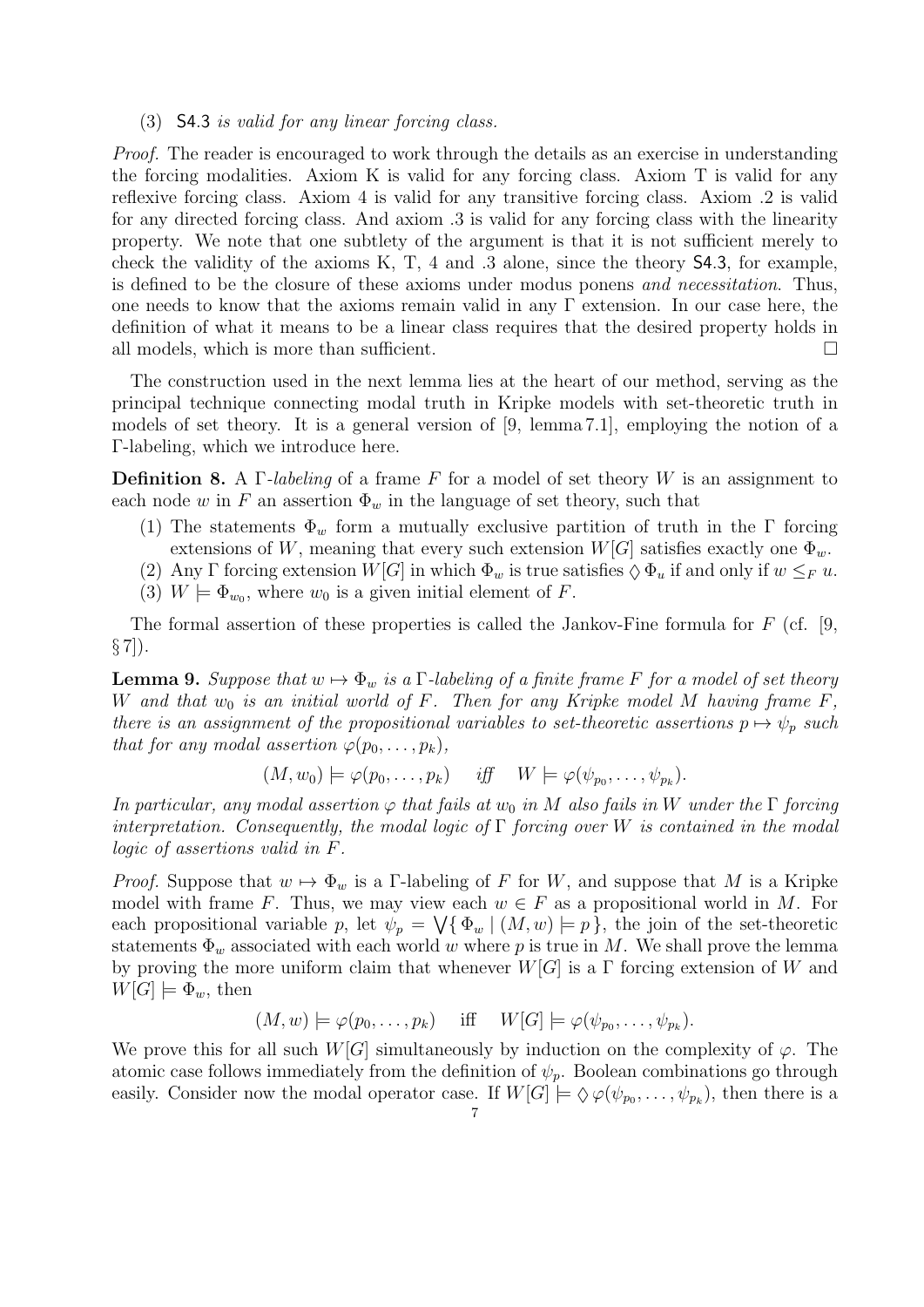further  $\Gamma$  extension  $W[G][H]$  satisfying  $\varphi(\psi_{p_0}, \ldots, \psi_{p_k})$ . This extension  $W[G][H]$  must satisfy some  $\Phi_u$ , and consequently by induction we know  $(M, u) \models \varphi(p_0, \ldots, p_k)$ . Since  $\Phi_u$  was  $\Gamma$ forceable over W[G], where  $\Phi_w$  was true, it follows by the labeling properties that  $w \leq_F u$ . Thus,  $(M, w) \models \Diamond \varphi(p_0, \ldots, p_k)$ , as desired. Conversely, if  $(M, w) \models \Diamond \varphi(p_0, \ldots, p_k)$ , then there is a u with  $w \leq_F u$  and  $(M, u) \models \varphi(p_0, \ldots, p_k)$ . Thus, by induction, any  $\Gamma$  forcing extension with  $\Phi_u$  will satisfy  $\varphi(\psi_{p_0},\ldots,\psi_{p_k})$ . Since  $\Phi_u$  is forceable over any  $\Gamma$  extension  $W[G]$  with  $\Phi_w$ , it follows that any such  $W[G]$  will satisfy  $\Diamond \varphi(\psi_{p_0}, \ldots, \psi_{p_k}),$  as desired.

The further final claims in the lemma now follow immediately.  $\Box$ 

#### 4. Control statements: buttons, switches and ratchets

In the previous section, we reduced much of the problem of determining the modal logic of Γ forcing to the question of whether certain kinds of frames admit Γ-labelings. In this section, we shall prove that the existence of such labelings for large classes of finite frames often breaks down into simpler, more modular control statements, such as what we call buttons, switches and ratchets. Since labelings of complex frames can be constructed from these more fundamental control statements, the question of whether a given class of frames admit labelings often reduces to the question of whether the forcing class allows for independent families of these control statements.

Buttons and switches were introduced in [9]; here, we shall augment them with ratchets, weak buttons and other types of control statements. Suppose that  $\Gamma$  is a reflexive transitive forcing class. A switch for  $\Gamma$  is a statement s such that both s and  $\neg s$  are  $\Gamma$  necessarily possible. A button for  $\Gamma$  is a statement b that is  $\Gamma$  necessarily possibly necessary. In the case that  $\mathsf{S4.2}$  is valid for Γ, this is equivalent to saying that b is possibly necessary. The button b is pushed when  $\Box b$  holds, and otherwise it is unpushed. A finite collection of buttons and switches (or other controls of this type) is independent if necessarily, each can be operated without affecting the truth of the others. For more details, cf.  $[9, p. 1798]$ . A button b is pure if whenever it becomes true, it becomes necessarily true, that is, if  $\Box(b \to \Box b)$ . Every (unpushed) button b has a corresponding (unpushed) pure button  $\Box b$ , and pure buttons are sometimes more convenient.

A sequence of first-order statements  $r_1, r_2, \ldots r_n$  is a *ratchet* for Γ of length n if each is an unpushed pure button for Γ, each necessarily implies the previous, and each can be pushed without pushing the next (this notion was called a *volume control* in [9]). This is expressed formally as follows:

$$
\neg r_i
$$
  
\n
$$
\Box(r_i \to \Box r_i)
$$
  
\n
$$
\Box(r_{i+1} \to r_i)
$$
  
\n
$$
\Box[\neg r_{i+1} \to \Diamond(r_i \land \neg r_{i+1})]
$$

The key idea of a ratchet is that it is unidirectional, any further  $\Gamma$  forcing can only increase the ratchet value or leave it the same. It is sometimes convenient to introduce the ratchet statement  $r_0$  as any tautological statement  $\top$  (an already-pushed button). A model has ratchet value (or volume) at least i when  $r_i$  holds and exactly i when  $r_i \wedge \neg r_{i+1}$  holds, for  $i < n$ ; ratchet value exactly n means  $r_n$  is true. Further Γ forcing pushes the value only higher, and any higher value is precisely attainable in an appropriate extension. A ratchet of length n partitions the Γ forcing extensions into  $n+1$  equivalence classes—those having the same ratchet value—and from any model in a lower ratchet class, one can perform further Γ forcing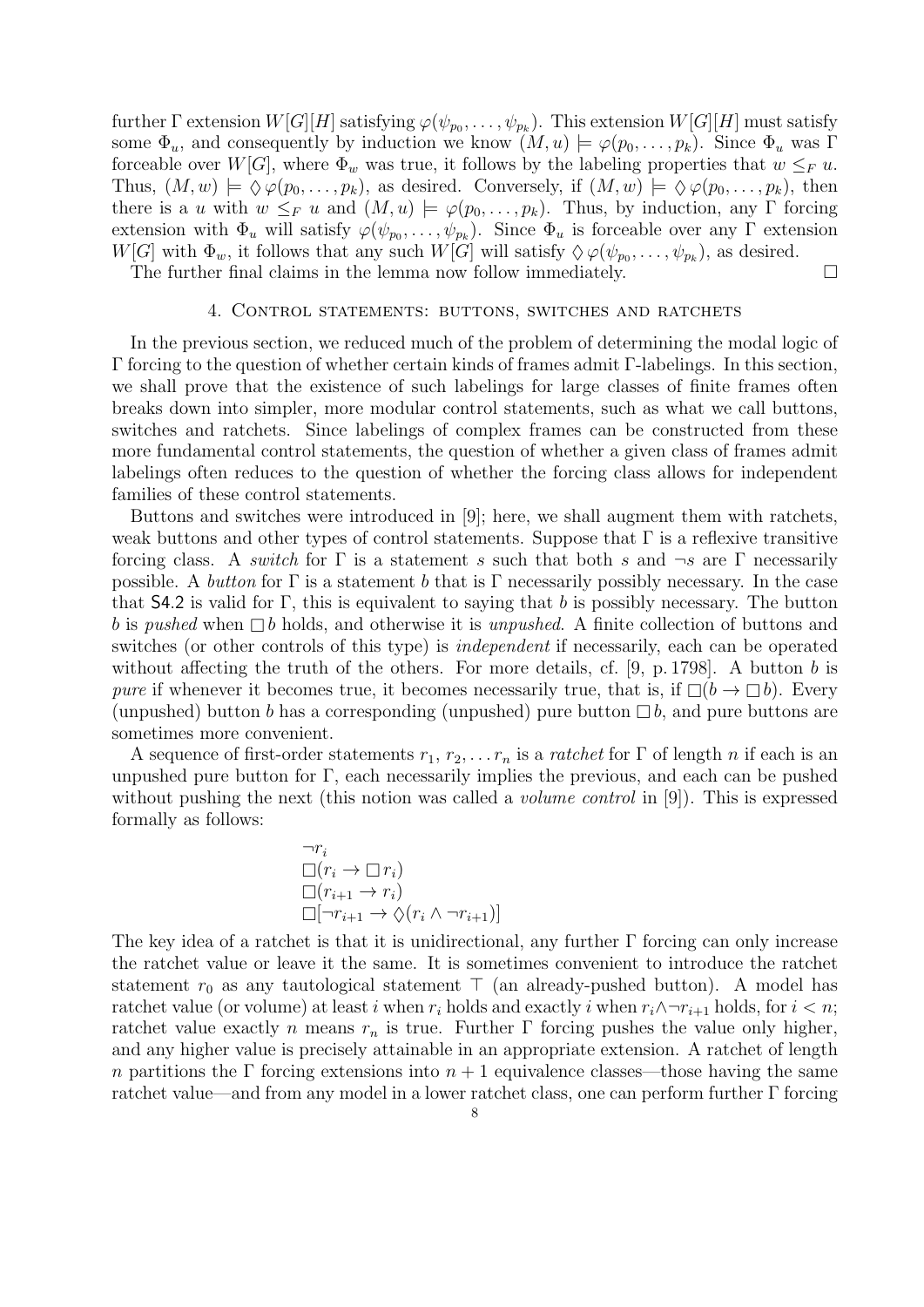to arrive at a model in any desired higher class. If  $r_1, r_2, \ldots r_n$  is a ratchet and  $s_0, s_1, \ldots s_k$ are switches, then this combined family is independent if in any extension, any finite pattern of the switches is obtainable without increasing the ratchet value. A transfinite sequence of set-theoretic statements  $\langle r_{\alpha} | 0 < \alpha < \delta \rangle$ , perhaps involving parameters, is a ratchet for  $\Gamma$  of length  $\delta$  if each is an unpushed pure button for  $\Gamma$ , each necessarily implies the previous, and each can be pushed without pushing the next. The ratchet is *uniform* if there is a formula  $r(x)$  with one free variable, such that  $r_{\alpha} = r(\alpha)$ . Every finite length ratchet is uniform. The ratchet is *continuous*, if for every limit ordinal  $\lambda < \delta$ , the statement  $r_{\lambda}$  is equivalent to  $\forall \alpha < \lambda r_\alpha$ . Any uniform ratchet can be made continuous by reindexing, replacing each  $r_\beta$ by the assertion " $\forall \alpha < \beta r_{\alpha+1}$ ." A long ratchet is a uniform ratchet  $\langle r_{\alpha} | 0 < \alpha <$  ORD) of length ORD, with the additional property that no  $\Gamma$  forcing extension satisfies all  $r_{\alpha}$ , so that every Γ extension exhibits some ordinal ratchet value. We will explain in theorem 12 that from a long ratchet, one may construct a mutually independent family of switches and a ratchet of any desired length.

A weak button is a statement b that is possibly necessary. We have mentioned that under S4.2, every weak button is a button, but without S4.2, this conclusion does not follow, and it can be that a statement b and its negation  $\neg b$  are both weak buttons for a given class of forcing. For example, if  $\Gamma$  is c.c.c. forcing, then the assertion "the L-least Souslin tree has a branch" and its negation are both weak buttons, since one can either add a branch, which pushes the button, or specialize the tree, which prevents branches and therefore pushes the negation. A sequence of weak buttons  $b_0, \ldots, b_{n-1}$  is strongly independent if no extension has all of them pushed, but in any extension, any additional one of them can be pushed without pushing any of the others, as long as this wouldn't push them all. Such a family is similar to an independent family of buttons, except that one cannot push them all.

The next three theorems were implicit in [9], but we revisit them here explicitly in the context of an arbitrary forcing class Γ. Let us begin with the easiest case.

**Theorem 10.** If  $\Gamma$  is a reflexive transitive forcing class having arbitrarily large finite independent families of switches over a model of set theory W, then the valid principles of  $\Gamma$ forcing over W are contained within the modal theory S5.

*Proof.* Suppose that  $\Gamma$  is a reflexive transitive forcing class and that W is a model of set theory having arbitrarily large finite independent families of switches. We may assume that the switches are all off in  $W$ . By theorem 3, any modal assertion not in  $\overline{\mathsf{S5}}$  fails in a Kripke model M built on a frame F consisting of a single cluster of worlds  $w_0, w_1, \ldots, w_{n-1}$ , each accessible from all of them. By adding dummy copies of worlds in this Kripke model (which does not affect modal truth), we may assume that  $n = 2^m$  for some natural number m. Let  $s_0, s_1, \ldots s_{m-1}$  be an independent family of m switches over W. We will provide a Γ-labeling of this frame. For any  $j < 2^m$ , let  $\Phi_{w_j}$  be the assertion that the overall pattern of truth values for the switches conforms with the  $m$  binary digits of  $j$ . Thus, we have associated each world  $w_j$  of the frame of M with a set-theoretic assertion  $\Phi_{w_j}$ . These assertions are mutually exclusive, since different  $j$  will lead to different incompatible patterns for the switches in  $\Phi_j$ , and exhaustive, since every model must exhibit some pattern of switches. Since the switches are independent over W, any pattern of switches is  $\Gamma$  necessarily  $\Gamma$  forceable, and so every  $\Gamma$  extension  $W[G]$  satisfies  $\Diamond \Phi_{w_j}$  for all j. Since the switches are all off in W, we have  $W \models \Phi_{w_0}$ . Thus, we have verified the three labeling requirements, and so by lemma 9, there is an assignment of the propositional variables p to set-theoretic assertions  $\psi_p$  such that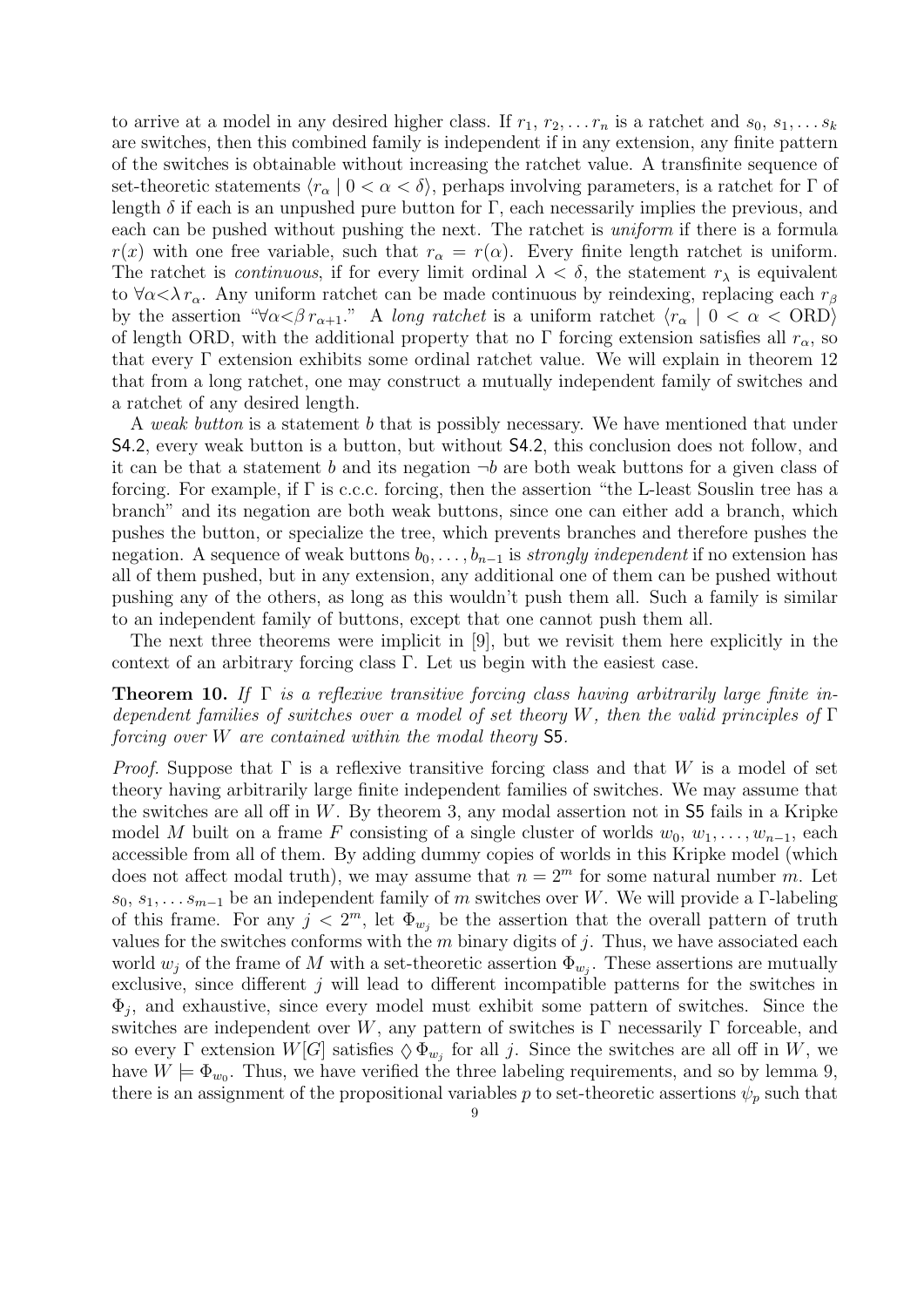$(M, w_0) \models \varphi(p_0, \ldots, p_k)$  if and only if  $W \models \varphi(\psi_{p_0}, \ldots, \psi_{p_k})$ . In particular, any statement  $\varphi$ that fails in M at  $w_0$  has a set-theoretic substitution instance  $\varphi(\psi_{p_0}, \ldots, \psi_{p_k})$  failing in W. Since any statement outside 55 fails in such an  $(M, w_0)$ , it follows that the modal logic of Γ forcing over W is contained within  $\mathsf{S5}$ , as desired.

**Theorem 11.** If  $\Gamma$  is a reflexive transitive forcing class having arbitrarily long finite ratchets over a model of set theory W, mutually independent with arbitrarily large finite families of switches, then the valid principles of  $\Gamma$  forcing over W are contained within the modal theory S4.3.

*Proof.* Suppose that  $\Gamma$  is a reflexive transitive forcing class with arbitrarily long finite ratchets, mutually independent of switches over a model of set theory  $W$ . By theorem 1, any modal assertion not in S4.3 must fail in a Kripke model M built on a finite pre-linear order frame. Thus, by lemma 9, it suffices to provide a  $\Gamma$  labeling of the frame of M. This frame consists of a finite increasing sequence of n clusters of mutually accessible worlds. That is, the  $k^{\text{th}}$  cluster consists of  $n_k$  many worlds  $w_0^k, w_1^k, \ldots, w_{n_k-1}^k$ , and the frame order is simply  $w_i^k \leq w_j^s$  if and only if  $k \leq s$ . By adding dummy copies of worlds in each cluster, which does not affect truth in the Kripke model, we may assume that all clusters have the same size and furthermore, that  $n_k = 2^m$  for some fixed natural number m.

Let  $r_1, \ldots, r_n$  be a ratchet of length n for  $\Gamma$  over W, mutually independent from the m many switches  $s_0, \ldots, s_{m-1}$ . We may assume that all switches are off in W. Let  $\bar{r}_k$  be the assertion that the ratchet value is exactly k, so that  $\bar{r}_0 = \neg r_1, \ \bar{r}_k = r_k \wedge \neg r_{k+1}$  for  $1 \leq k < n$  and  $\bar{r}_n = r_n$ , and let  $\bar{s}_j$  assert for  $j < 2^m$  that the pattern of switches accords with the m binary digits of j. We associate each world  $w_j^k$ , where  $k < n$  and  $j < 2^m$ , with the assertion  $\Phi_{w_j^k} = \bar{r}_k \wedge \bar{s}_j$ , which asserts that the ratchet value is exactly k and the switches exhibit pattern  $j$ . Since the ratchet values cannot go down, any pattern of switches is possible without increasing the ratchet value, and any value is possible, it follows that the Γ possibility of  $\Phi_w$  corresponds exactly with the order in the frame. That is, whenever  $W[G]$  satisfies  $\Phi_{w_j^k}$ , then it satisfies  $\Diamond_{\Gamma} \Phi_{w_i^s}$  if and only if  $w_j^k \leq w_i^s$ , which is to say, if and only if  $k \leq s$ . Also, since the ratchet value is 0 in W itself and the switches are off, we have that  $W \models \Phi_{w_0^0}$ , and so we have provided a *Γ*-labeling of the frame of *M*. It follows by lemma 9 that there is an assignment of the propositional variables  $p$  to set-theoretic assertions  $\psi_p$  such that for any modal assertion  $\varphi$  we have  $(M, w_0) \models \varphi(p_0, \ldots, p_t)$  if and only if  $W \models \varphi(\psi_{p_0}, \ldots, \psi_{p_t})$ . In particular, by theorem 1, any statement outside 54.3 will fail in such an  $M$ , and consequently will have a failing substitution instance in  $W$  under the Γ forcing interpretation. Thus, the valid principles of Γ forcing over W are contained within  $S4.3$ , as desired.

It turns out that in most of the set-theoretic situations where we are able to build ratchets, we are also able to build a long ratchet, and in this case the next theorem allows us to simplify things by avoiding the need to consider switches.

**Theorem 12.** If  $\Gamma$  is a reflexive transitive forcing class having a long ratchet over a model of set theory W, then the valid principles of  $\Gamma$  forcing over W are contained within the modal theory S4.3.

*Proof.* Suppose that  $\langle r_{\alpha} | 0 < \alpha < \text{ORD} \rangle$  is a long ratchet over W, that is, a uniform ratchet control of length ORD, such that no  $\Gamma$  extension satisfies every  $r_{\alpha}$ . We may assume the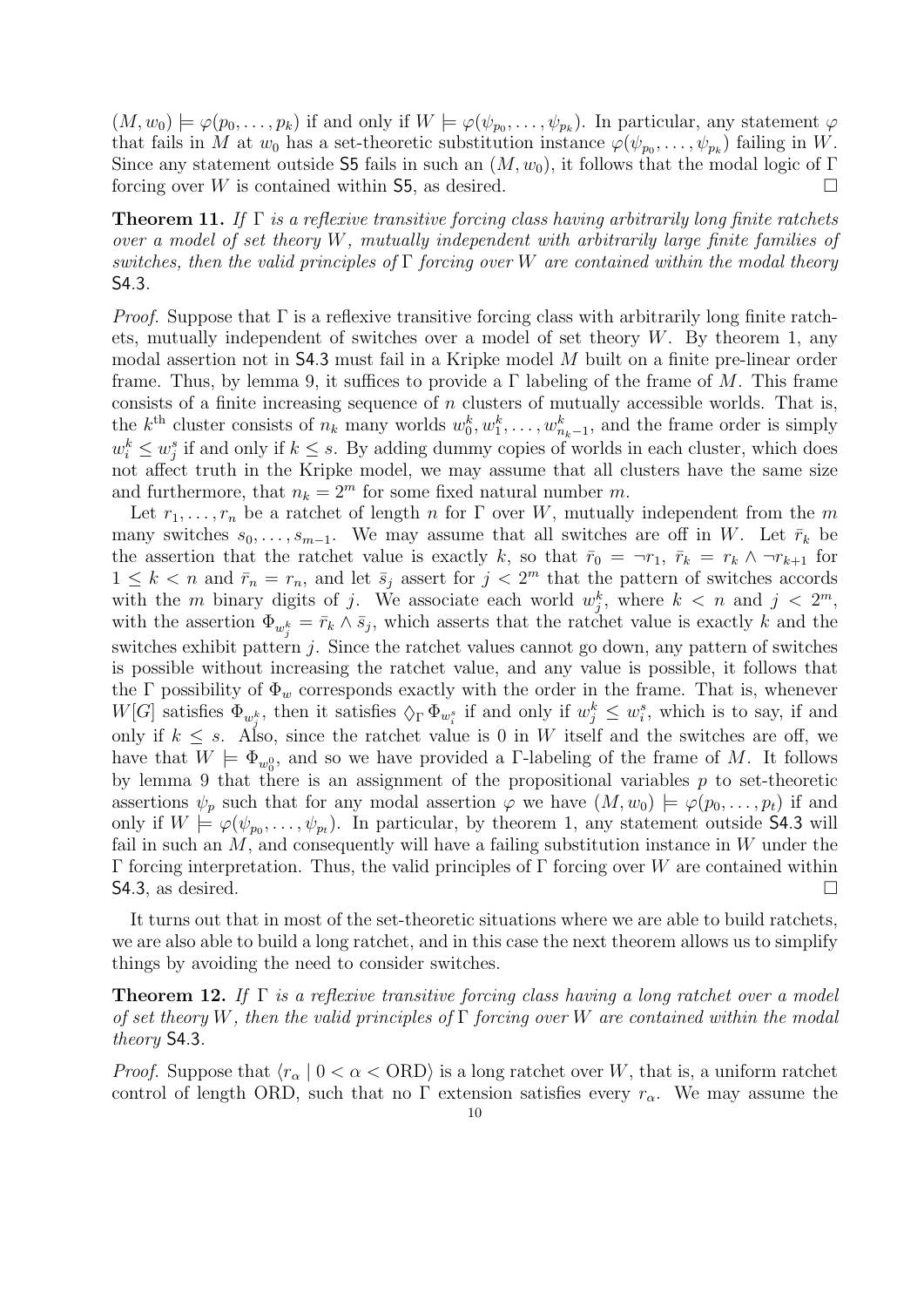ratchet is continuous. It suffices by theorem 11 to produce arbitrarily long finite ratchets independent from arbitrarily large finite families of switches. To do this, we shall divide the ordinals into blocks of length  $\omega$ , and think of the position within one such a block as determining a switch pattern and the choice of block itself as another ratchet. Specifically, every ordinal can be uniquely expressed in the form  $\omega \cdot \alpha + k$ , where  $k < \omega$ , and we think of this ordinal as being the kth element in the  $\alpha$ th block. Let  $s_i$  be the statement that if the current ratchet value is exactly  $\omega \cdot \alpha + k$ , then the *i*th binary bit of k is 1. Let  $v_{\alpha}$  be the assertion  $r_{\omega,\alpha}$ , which expresses that the current ratchet value is in the  $\alpha$ th block of ordinals of length  $\omega$  or higher. Since we may freely increase the ratchet value to any higher value, we may increase the value of k while staying in the same block of ordinals, and so the  $v_{\alpha}$ form themselves a ratchet, mutually independent of the switches  $s_i$ . Thus, by theorem 11, the valid principles of  $\Gamma$  forcing over W are contained within **S4.3**.

**Theorem 13.** If  $\Gamma$  is a reflexive transitive forcing class and there are arbitrarily large finite families of mutually independent buttons and switches over a model of set theory W, then the valid principles of  $\Gamma$  forcing over W are contained within **S4.2**.

Proof. This was the main application of this technique in [9], applied to the class of all forcing. The point is that when you have mutually independent buttons and switches, you can label any finite pre-Boolean algebra.

Suppose that  $\Gamma$  is a reflexive transitive forcing class having arbitrarily large finite families of mutually independent buttons and switches over a model of set theory  $W$ . Suppose that M is a Kripke model whose frame F is a finite pre-Boolean algebra. Thus, the quotient of  $F$ by the equivalence relation  $w \equiv v \leftrightarrow w \leq v \leq w$  is a finite Boolean algebra B, which must be a power set  $P(A)$  of a finite set A. Each element  $a \in B$  is associated with a cluster of worlds  $w_0^a, \ldots, w_{k_a}^a$ . By adding dummy worlds to each cluster, we may assume that all the clusters have size  $k_a = 2^m$  for some fixed m. Suppose that A has size n, so that there are n atoms in the Boolean algebra. Thus, the frame F can be thought of as worlds  $w_j^a$ , where  $a \subseteq A$  and  $j < 2<sup>m</sup>$ , with the order  $w_j^a \leq w_i^c$  if and only if  $a \subseteq c$ .

Associate each element  $i \in A$  with a pure button  $b_i$ , such that these form a mutually independent family with m many switches  $s_0, \ldots, s_{m-1}$ . For  $j < 2^m$ , let  $\bar{s}_j$  be the assertion that the pattern of switches corresponds to the binary digits of j. We label the world  $w_j^a$  with the assertion  $\Phi_{w_j^a} = (\bigwedge_{i \in a} b_i) \wedge \bar{s}_j$ . If  $W[G]$  satisfies  $\Phi_{w_j^a}$ , then by the mutual independence of the buttons and switches, we conclude that  $W[G]$  satisfies  $\Diamond \Phi_{w_r^c}$  if and only if  $a \subseteq c$ , since any prescribed larger collection of buttons can be pushed and the switches can be set to any pattern without pushing any additional buttons. Also, since none of the buttons is pushed and all the switches are off in W, we have  $W \models \Phi_{w_0^{\varnothing}}$ . Thus, we have provided a  $\Gamma$  labeling of the frame for W.

By lemma 9, therefore, there is an assignment of the propositional variables  $p \mapsto \psi_p$  such that  $(M, w_0^{\varnothing}) \models \varphi(p_0, \ldots, p_k)$  if and only if  $W \models \varphi(\psi_{p_0}, \ldots, \psi_{p_k})$ . In particular, any  $\varphi$ failing at  $(M, w_0^{\varnothing})$  will have a substitutions instance failing in W. By theorem 2, any modal assertion outside **S4.2** fails in such a Kripke model  $(M, w_0^{\varnothing})$ , and so the valid principles of  $\Gamma$ forcing over W will be contained in **S4.2**, as desired.  $\Box$ 

Corollary 14. If  $\Gamma$  is a reflexive transitive directed forcing class and there are arbitrarily large finite families of mutually independent buttons and switches over a model of set theory W, then the valid principles of  $\Gamma$  forcing over W are exactly **S4.2.**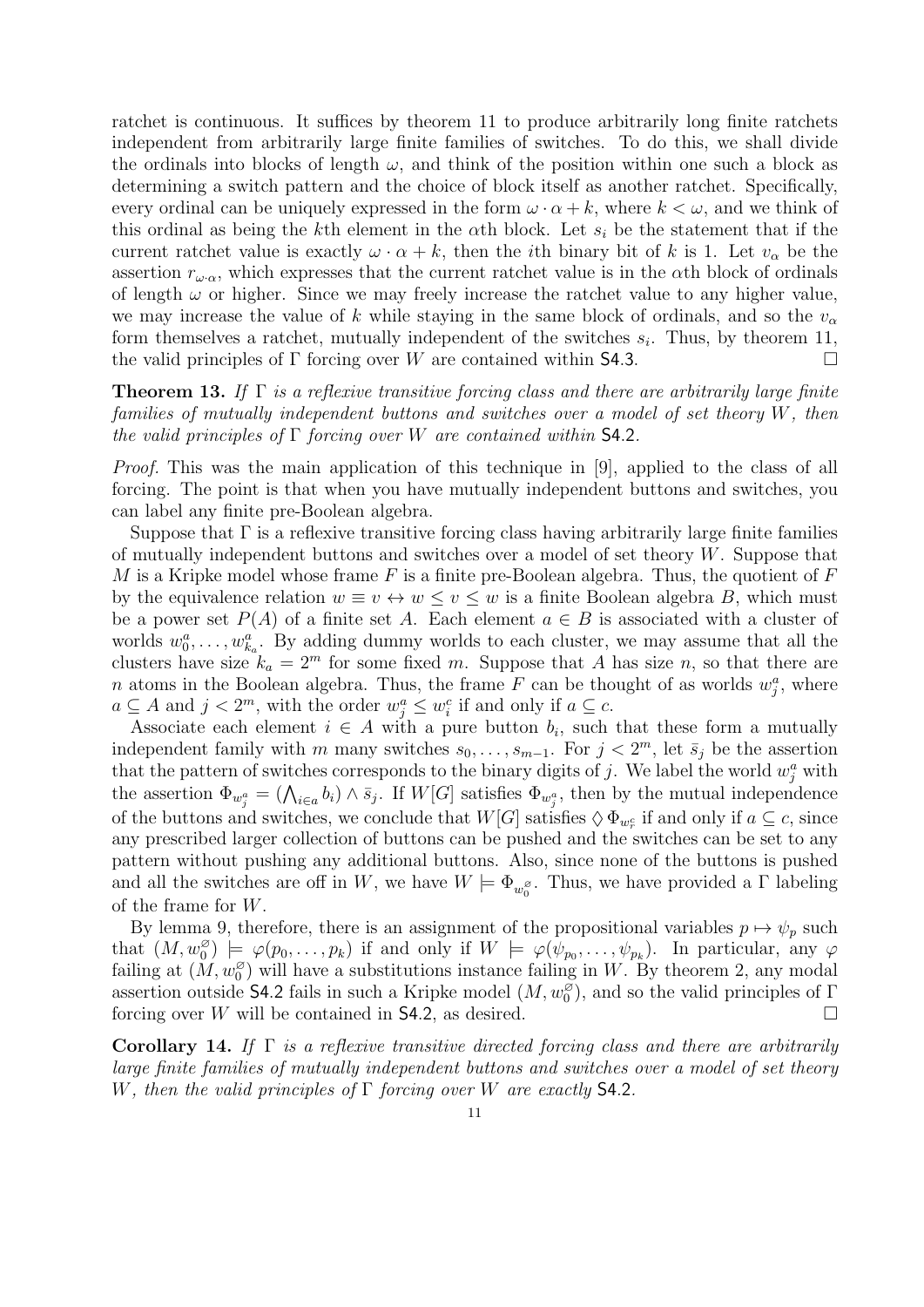*Proof.* The lower bound is provided by theorem 7, and the upper bound by theorem 13.  $\Box$ 

Let us say that a model W of set theory admits a uniform family of ORD many independent buttons for Γ forcing, if there is a formula  $\varphi$  in the language of set theory such that the assertions  $b_{\alpha} = \varphi(\alpha)$ , for each ordinal  $\alpha$  in W, form an independent family of buttons for Γ forcing, and furthermore any forcing extension of W pushes at most boundedly many of the buttons. With such a large collection of buttons, as in theorem 12, we may avoid the need in theorem 13 to also have independent switches.

**Theorem 15.** If  $\Gamma$  is a reflexive transitive forcing class and W is a model of set theory having a uniform family of ORD many independent buttons, then the valid principles of Γ forcing over W are contained within S4.2.

*Proof.* The idea is simply to keep the first  $\omega$  many buttons as buttons and to use the rest of the buttons to form a long ratchet by looking at the supremum of the pushed buttons beyond  $\omega$ . This ratchet gives rise to independent switches as in theorem 12, and so one has a family of independent buttons and switches for  $\Gamma$  forcing over W. It follows by theorem 13 that the valid principles of  $\Gamma$  forcing over W is contained in **S4.2.** 

**Theorem 16.** If  $\Gamma$  is a reflexive transitive forcing class and there are arbitrarily large finite families of strongly independent weak buttons and switches over a model of set theory W, then the valid principles of  $\Gamma$  forcing over W are contained within S4.tBA.

Proof. This argument proceeds almost identically to the proof of theorem 13, except that here the pre-Boolean algebras will be topless. The impossibility of pushing all the weak buttons corresponds exactly to the absence of the top element in the Boolean algebra, so the corresponding labeling works here for the topless pre-Boolean algebra.

Let us conclude this section with an aside, briefly correcting a flaw in our paper [9] concerning the existence of independent buttons for forcing over L. These families exist, as explained in the following, but Jakob Rittberg noticed that the particular buttons we had proposed in the proof of [9, lemma 6.1] were problematic. Specifically, we had claimed there that the buttons  $b_n$  stating that " $\omega_n^{\text{L}}$  is not a cardinal" form a family of independent buttons for forcing over L. Although these are indeed buttons and one can push them in any finite pattern by forcing over L, for true independence one must be able to continue to control the buttons independently also in all the forcing extensions of L. And while any two of the buttons can be controlled independently in this way, what Rittberg had noticed was that if  $L[G]$  is a generic extension of L in which  $2^{\omega}$  is at least  $\aleph_3$  and cardinals have not been collapsed, then the usual collapse forcing of  $\aleph_2^L$  to  $\aleph_1^L$  will also collapse  $\aleph_3^L$ . So it isn't clear how to push  $b_2$  over such a model while pushing neither  $b_1$  nor  $b_3$ . It appears to be a subtle question in forcing whether it is always possible to do so. So we do not actually know whether the original buttons of  $[9, \text{lemma } 6.1]$  are independent over L or not.

Once this problem came to light, a variety of other families of independent buttons were provided. Indeed, we had already in the original article provided an alternative correct family of independent buttons and switches just after [9, theorem 29], and we shall presently explain these again more fully below. Rittberg himself provided an independent family of buttons in his Master's thesis [16,  $\S 2.4.2$ ] with a full proof of their independence over L:

$$
b_n^R :=
$$
 at least one of  $\aleph_{3n}^L$ ,  $\aleph_{3n+1}^L$ , and  $\aleph_{3n+2}^L$  is not a cardinal, or  $|\wp(\aleph_{3n}^L)| > |\aleph_{3n+1}^L|$ .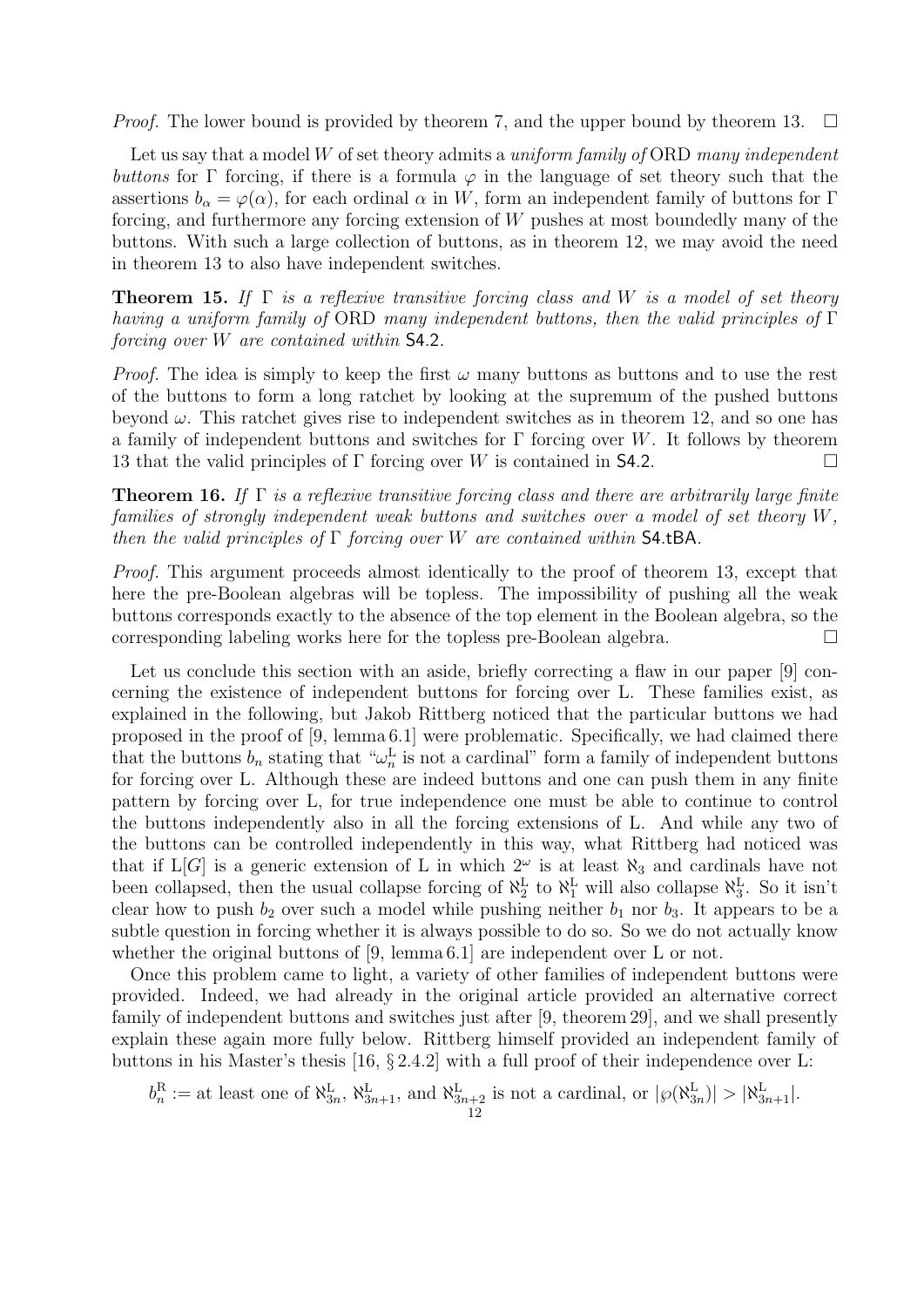Friedman, Fuchino and Sakai [4, § 5] have another family of independent buttons, namely, if  $T_n^{\text{L}}$  denotes the L-least  $\aleph_n$ -Suslin tree, then any finite subfamily of the assertions

 $b_n^{\text{FSS},1} := \aleph_n^{\text{L}}$  is not a cardinal or  $T_n^{\text{L}}$  is not an  $\aleph_n$ -Suslin tree

is an independent family of buttons over L. Furthermore, they show that the simpler statements

 $b_n^{\text{FSS,2}} :=$  there is an injection from  $\aleph_{n+2}^{\text{L}}$  to  $\wp(\aleph_n^{\text{L}})$ 

form an infinite family of independent buttons over L. For the sake of completeness, let us give a full proof here of the independence of the alternative buttons from our original paper:

 $b_n^* := S_n$  is no longer stationary,

where  $\omega_1^L = \bigsqcup_{n \in \omega} S_n$  is the L-least partition of  $\omega_1^L$  into  $\omega$  many disjoint stationary sets (cf. [9, theorem 29]). The independence of these buttons is based on our ability to control whether a set or its complement remains stationary in a forcing extension.

**Lemma 17** (Baumgartner, Harrington, Kleinberg [12, thm 23.8, ex 23.6]). If  $S \subseteq \omega_1$  is stationary, then the club-shooting forcing for S, consisting of the closed bounded subsets of S ordered by end-extension, adds a club subset of S, is countably distributive, and preserves all stationary subsets of S.

*Proof.* Let  $\mathbb{Q}_S$  be the club-shooting forcing for S. Since S is unbounded, it is dense that the conditions become unbounded in S, and so the union of the generic filter in  $\mathbb{Q}_S$  is a closed unbounded subset of S. Suppose that  $T \subseteq S$  is stationary in the ground model, and suppose  $c_0$   $\Vdash \tau$  is a club subset of  $\check{\omega}_1$ . Since T is stationary, we may find a countable elementary substructure  $X \prec H_{\theta}$  for some large  $\theta$ , with  $c_0, \tau, S, T \in X$  and  $\delta = X \cap \omega_1 \in T$ . Since X is countable, we may build a descending sequence  $c_0 > c_1 > \cdots$  of conditions in  $\mathbb{Q}_S \cap X$  that get inside every open dense set in X. The limit condition  $c = \bigcup_n c_n \cup \{\delta\}$  is a condition in  $\mathbb{Q}_S$ precisely because  $\delta \in T \subseteq S$ . Since c is X-generic, it follows that c decides the values of any name in  $X$  for a countable sequence of ordinals, and consequently the forcing is countably distributive. Similarly, c forces that  $\tau$  is unbounded in  $\delta$ , and consequently c forces that  $\delta \in \tau$  and hence forces that  $\tau$  meets T. Thus, every stationary subset of S is preserved to the extension.

The independence of the buttons  $b_n^*$  for forcing over L now follows as an easy consequence. Namely, each  $b_n^*$  is a pure button, since non-stationarity is upward absolute, and we may in any case push all the buttons by collapsing  $\omega_1$ . More delicately, we may push just  $b_n^*$  by forcing as in the lemma to shoot a club through the complement of  $S_n$ , that is, with the club-shooting forcing for  $\bigsqcup_{m\neq n}S_m$ . Lemma 17 exactly ensures that this forcing preserves the stationarity of any remaining stationary  $S_m$  for  $m \neq n$ , and thus ensures that we may push  $b_n^*$  while not inadvertently pushing any other unpushed  $b_m^*$ . Meanwhile, the statements  $s_k$  asserting " $2^{\aleph_k} = \aleph_{k+1}$ " are switches that can be controlled independently for  $k > 1$  by countably closed forcing, which does not affect the stationarity of any subset of  $\omega_1$  and therefore does not interfere with the buttons  $b_n^*$ . So we have the desired independent family of buttons and switches for forcing over L.

Higher analogues of these buttons exist on higher cardinals, where one has a stationary subset  $S \subseteq \text{Cof}_{\kappa} \cap \kappa^+$  for  $\kappa$  regular and seeks to add by forcing a club set C such that  $C \cap \mathrm{Cof}_{\kappa} \subseteq S$ . The natural forcing to accomplish this is < $\kappa$ -closed and  $\leq \kappa$ -distributive, and the analogue of lemma 17 goes through.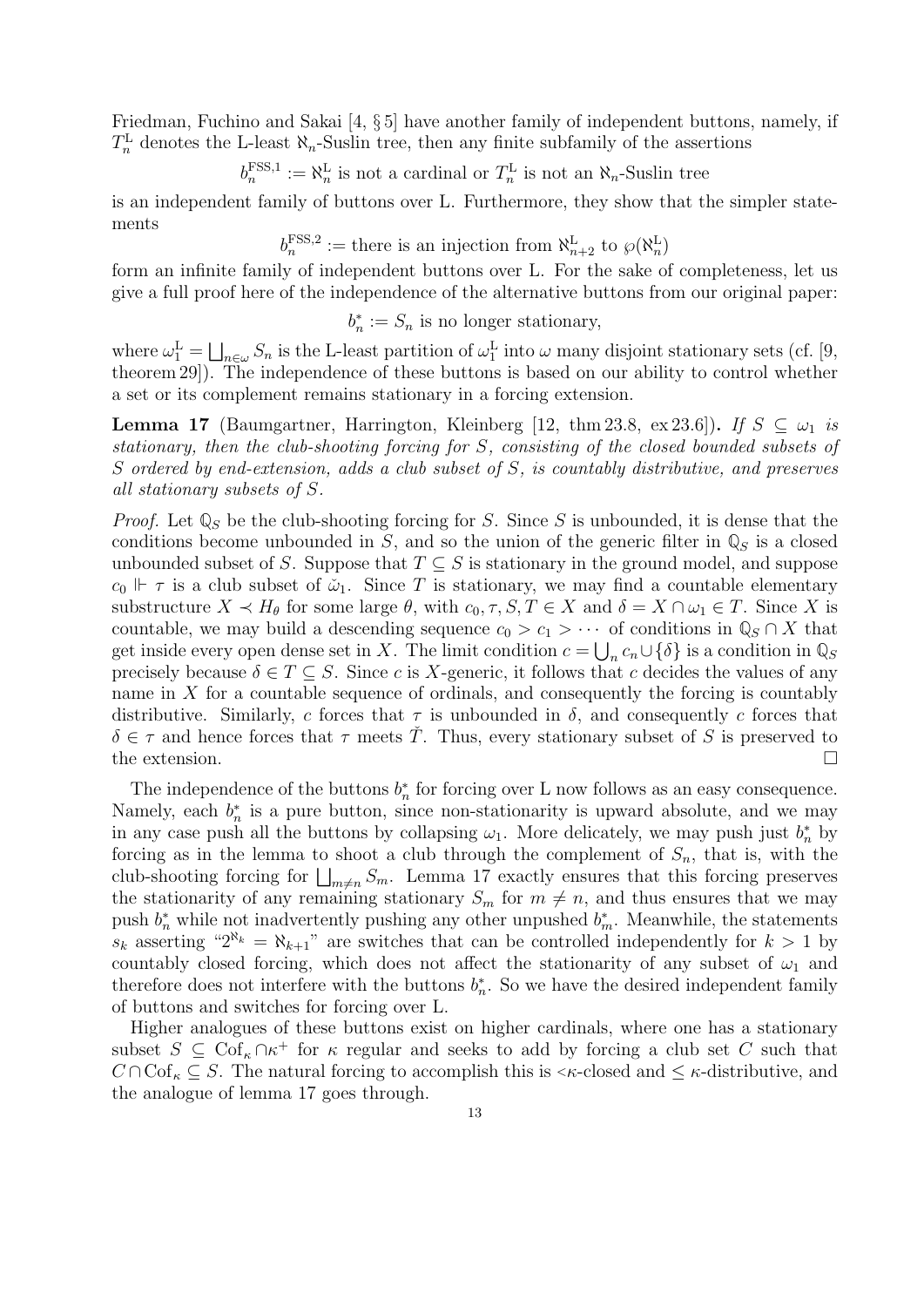#### 5. Applications to various specific classes of forcing

In this section, we apply the results of §§ 3 and 4 and determine the valid principles of forcing for various specific natural classes of forcing.

5.1. Our classes of forcing notions. For any ordinal  $\theta$ , the collapse poset Coll $(\omega, \theta)$ consists of the finite partial functions from  $\omega$  to  $\theta$ , ordered by inclusion. For any nonzero ordinal  $\theta$ , forcing with this poset adds a function from  $\omega$  onto  $\theta$ , making it countable in the forcing extension. Similarly, for any ordinal  $\theta$ , let  $Add(\omega, \theta)$  be the set of finite partial functions from  $\theta \times \omega$  into 2 and adds  $\theta$  many Cohen reals. Let Coll be the class of all forcing notions Q that are forcing equivalent to  $Coll(\omega, \theta)$  for some ordinal  $\theta$  and Add be the class of all forcing notions Q that are forcing equivalent to  $Add(\omega, \theta)$  for some ordinal  $\theta$ . Note that both Coll and Add include trivial forcing, since  $Add(\omega, 0) = Coll(\omega, 0) = {\emptyset}$  is trivial (and also Coll $(\omega, 1)$  is forcing equivalent to trivial forcing). Also note that  $Add(\omega, 1)$  is isomorphic to Coll $(\omega, 2)$ .

Let us say that a forcing notion  $\mathbb Q$  necessarily collapses  $\theta$  to  $\omega$  if every forcing extension by  $\mathbb{Q}$  has a function from  $\omega$  onto  $\theta$  that is not in the ground model. A forcing notion  $\mathbb{Q}$  absorbs a forcing notion **R**, if **Q** is forcing equivalent to **R** ∗ **S**˙ for some (quotient) forcing **S**˙ . This is equivalent to saying that **R** is forcing equivalent to a complete subalgebra of the Boolean algebra of **Q**.

## **Lemma 18** (Folklore). Suppose that  $\theta$  is any infinite ordinal.

- (1) Up to forcing equivalence, Coll $(\omega, \theta)$  is the unique forcing notion of size  $|\theta|$  necessarily collapsing  $\theta$  to  $\omega$ .
- (2) Coll $(\omega, \theta)$  absorbs every forcing notion of size  $|\theta|$ .
- (3) Coll $(\omega, \theta) *$ Coll $(\omega, \lambda)$  is forcing equivalent to Coll $(\omega, \max{\lbrace \theta, \lambda \rbrace})$ .

Proof. (1). Suppose that  $\mathbb Q$  is a forcing notion of size  $|\theta|$  that necessarily collapses  $\theta$  to  $\omega$ . We may assume without loss of generality that **Q** is separative, since the separative quotient of  $\mathbb Q$  is forcing equivalent to it and no larger in size. Below every condition in  $\mathbb Q$ , we claim that there is an antichain of size  $\theta$ . If  $\theta$  is countable, this is immediate since every nontrivial forcing notion has infinite antichains; if  $\theta$  is uncountable, then any failure of this claim would mean that Q is  $\theta$ -c.c. below some condition and consequently unable to collapse  $\theta$  to  $\omega$  below that condition, contrary to our assumption. Since forcing with  $\mathbb Q$  adds a function from  $\omega$ onto  $\theta$  and  $\mathbb Q$  has size  $\theta$ , there is a name  $\dot{g}$  forced to be a function from  $\omega$  onto the generic filter  $\dot{G}$ . We build a refining sequence of maximal antichains  $A_n \subseteq \mathbb{Q}$  as follows. Begin with  $A_0 = {\text{1}}$ . If  $A_n$  is defined, then let  $A_{n+1}$  be a maximal antichain of conditions such that every condition in  $A_n$  splits into  $\theta$  many elements of  $A_{n+1}$ , and such that every element of  $A_{n+1}$  decides the value  $\dot{g}(\check{n})$ . The union  $\mathbb{R} = \bigcup_n A_n$  is clearly isomorphic as a subposet of Q to the tree  $\theta^{\leq \omega}$ , and so it is forcing equivalent to  $Coll(\omega, \theta)$ . Furthermore, we claim that  $\mathbb R$  is dense in  $\mathbb Q$ . To see this, fix any condition  $q \in \mathbb Q$ . Since q forces that q is in  $\dot{G}$ , there is some  $p \leq q$  and natural number n such that  $p \Vdash_{\mathbb{Q}} \dot{g}(\check{n}) = \check{q}$ . Since  $A_{n+1}$  is a maximal antichain, there is some condition  $r \in A_{n+1}$  that is compatible with p. Since r also decides the value of  $\dot{g}(\check{n})$  and is compatible with p, it must be that  $r \Vdash \dot{g}(\check{n}) = \check{q}$  also. In particular, r forces  $\check{q} \in \dot{G}$ , and so by separativity it must be that  $r \leq q$ . So **R** is dense in Q, as desired. Thus, Q is forcing equivalent to **R**, which we have said is forcing equivalent to  $Coll(\omega, \theta)$ , as desired.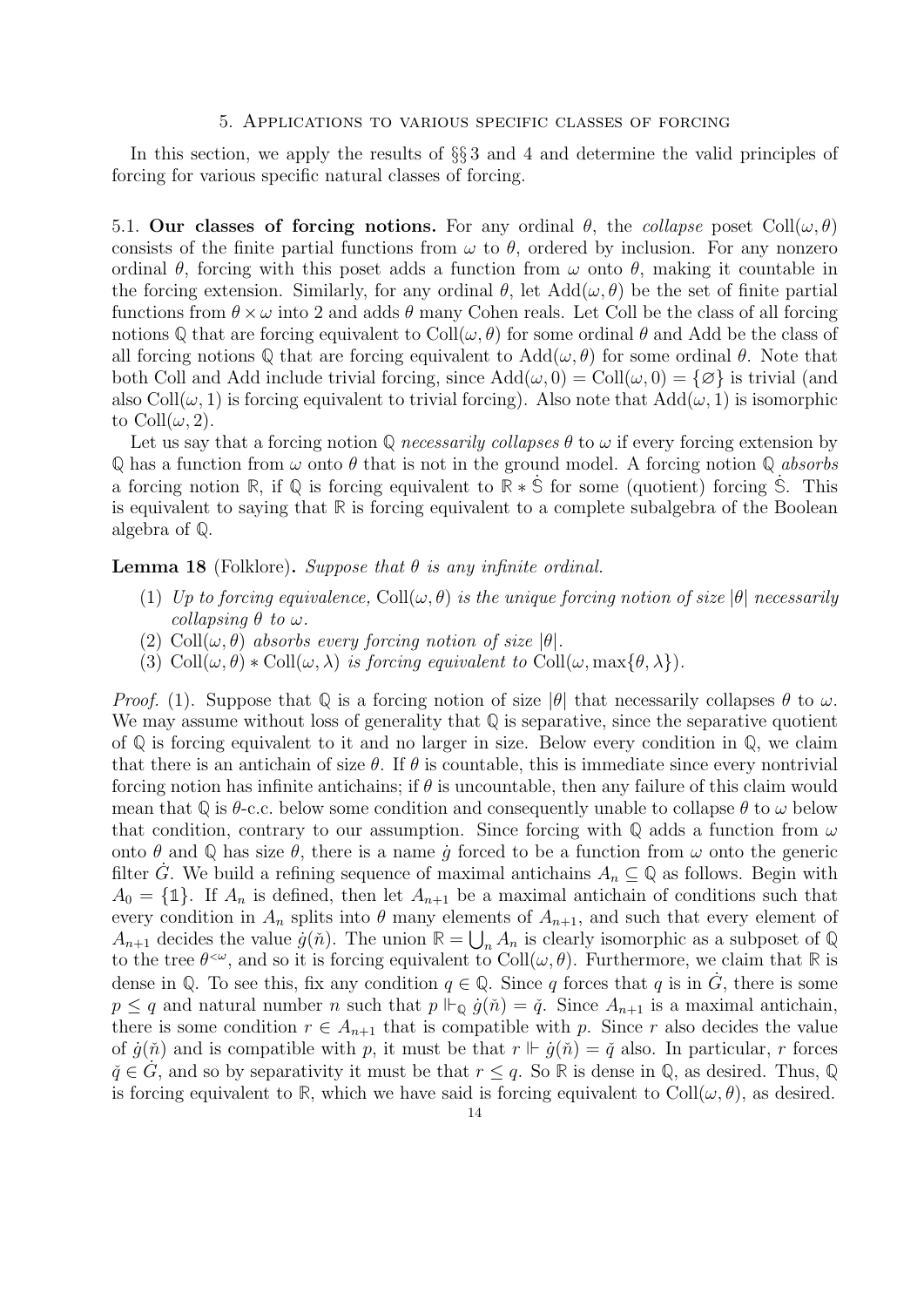(2). Suppose that  $\mathbb{Q}$  has size  $\theta$ . Since  $\mathbb{Q}\times\text{Coll}(\omega,\theta)$  also has size  $\theta$  and necessarily collapses  $\theta$  to  $\omega$ , it follows that it is forcing equivalent to Coll $(\omega, \theta)$ . Thus,  $\mathbb Q$  is absorbed by Coll $(\omega, \theta)$ . We point out also that the quotient forcing is  $Coll(\omega, \theta)$ , a fact of which we shall later make use.

(3). For any other ordinal  $\lambda$ , the poset Coll $(\omega, \theta) * \text{Coll}(\omega, \lambda)$  has size max $\{\theta, \lambda\}$  and necessarily collapses this ordinal to  $\omega$ .

Lemma 19. The collapse forcing class Coll is a linear forcing class, which is also persistent and closed under products.

Proof. We have already pointed out that Coll includes trivial forcing, and so Coll is reflexive. It is transitive by lemma 18 (3). The same fact shows that it is linear, since the larger of  $\text{Coll}(\omega, \lambda)$  and  $\text{Coll}(\omega, \theta)$  factors through the smaller, and the quotient is collapse forcing. Finally, we observe that because the conditions are finite, the poset  $Coll(\omega, \theta)$  is absolute to all models of set theory having the ordinal  $\theta$ , and so Coll is persistent. It is closed under products, since  $Coll(\omega, \theta) \times Coll(\omega, \lambda)$  has size max  $\{\theta, \lambda\}$  and necessarily collapses max  $\{\theta, \lambda\}$ to  $\omega$ , so by lemma 18 it is forcing equivalent to Coll $(\omega, \max{\{\theta, \lambda\}})$ .

Lemma 20. The class of Cohen forcing Add is a linear forcing class, which is also persistent and closed under products.

*Proof.* This class is reflexive since  $Add(\omega, 0)$  is trivial and transitive since  $Add(\omega, \theta) * Add(\omega, \lambda)$ is forcing equivalent to  $Add(\omega, \theta + \lambda)$ . It has the linearity property because if  $\theta < \lambda$ , then  $Add(\omega, \theta) * Add(\omega, \lambda)$  is forcing equivalent to  $Add(\omega, \lambda)$ . It is persistent since the definition of  $Add(\omega, \theta)$  is absolute to all models having  $\theta$  as an ordinal. It is closed under products since  $\text{Add}(\omega, \theta) \times \text{Add}(\omega, \lambda) \cong \text{Add}(\omega, \theta + \lambda).$ 

The Lévy collapse poset  $\mathrm{Coll}(\omega,<\lambda)$  is defined to be the finite support product  $\prod_{\alpha<\lambda}\mathrm{Coll}(\omega,\alpha)$ and collapses all ordinals below  $\lambda$  to  $\omega$ . This has particularly nice features when  $\lambda$  is an inaccessible cardinal, but we may consider it for any ordinal  $\lambda$ . The class of Lévy collapse forcing, denoted Coll<sup> $\lt$ </sup>, is the class of all forcing notions that are forcing equivalent to Coll $(\omega, \lt{\lambda})$ for some ordinal  $\lambda$ .

Lemma 18 (3) implies that  $Coll(\omega, \theta)$  is forcing equivalent to  $Coll(\omega, \langle \theta + 1 \rangle)$  for any ordinal  $\theta$ , and so Coll  $\subseteq$  Coll<sup><</sup>. Note that Coll<sup><</sup> includes the forcing to add  $\omega_1$  many Cohen reals  $Add(\omega, \omega_1) \cong Coll(\omega, \langle \omega_1 \rangle)$ , as well as the Lévy collapse  $Coll(\omega, \langle \kappa \rangle)$  of any inaccessible cardinal  $\kappa$ , if there are such cardinals.

## **Lemma 21.** Let  $\theta$  be an ordinal.

- (1) If  $\theta$  is not a cardinal or is singular, then Coll $(\omega, \langle \theta \rangle)$  is forcing equivalent to Coll $(\omega, \theta)$ .
- (2)  $\text{Coll}(\omega, \langle \theta \rangle * \text{Coll}(\omega, \langle \lambda \rangle))$  is forcing equivalent to  $\text{Coll}(\omega, \langle \max{\{\theta, \lambda\}}\rangle)$ .

*Proof.* (1). If  $\theta$  is not a cardinal or is singular, then Coll $(\omega, \langle \theta \rangle)$  necessarily collapses  $\theta$ , and since this poset has size  $|\theta|$ , the conclusion follows from lemma 18.

(2). This follows from lemma 18 by combining the posets at the common stages.  $\square$ 

In general, if  $\kappa$  is a cardinal, we can consider collapse-to- $\kappa$  forcing class Coll<sub> $\kappa$ </sub>, which consists of all forcing of the form  $Coll(\kappa, \theta)$ , where  $\theta$  is any ordinal. Since we want to interpret the class in any model of set theory, we shall consider Coll<sub>k</sub> only when  $\kappa$  is a definable regular cardinal, whose definition is absolute to all  $Coll_{\kappa}$  extensions. For example, we shall consider  $Coll_{\omega_1}$  and  $Coll_{\omega_2}$ , and so on.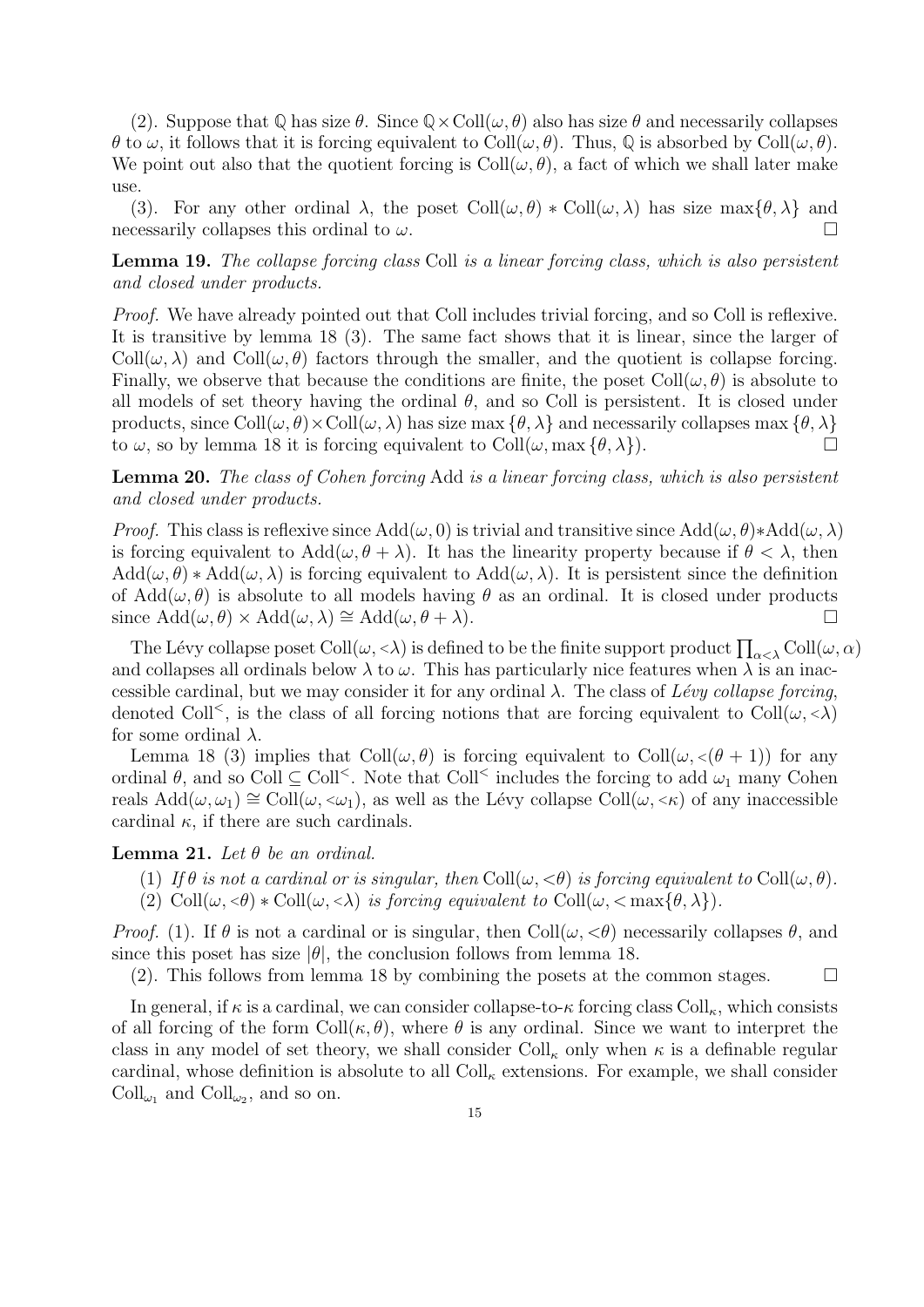**Lemma 22.** For any absolutely definable regular cardinal  $\kappa$ , the class Coll<sub> $\kappa$ </sub> is a linear forcing class, which is also persistent and closed under products.

*Proof.* The class Coll<sub>k</sub> is reflexive, since Coll $(\kappa, 0) = {\emptyset}$  is trivial. The class is transitive, since  $Coll(\kappa, \lambda) * Coll(\kappa, \theta)$  is forcing equivalent to  $Coll(\kappa, \max{\lambda, \theta})$  by an argument analogous to lemma 18. The same fact shows that  $Coll_{\kappa}$  is linear. Since the definition of  $\kappa$  is absolute and posets in Coll<sub>k</sub> do not add new sets of size less than  $\kappa$ , it follows that Coll<sub>k</sub> is persistent. From this and transitivity, it follows that  $Coll_{\kappa}$  is closed under products.

In the same spirit, we define the class of all  $\kappa$ -Cohen forcing, denoted by  $\text{Add}_{\kappa}$ , consisting of all forcing notions of the form  $Add(\kappa, \theta)$ , the poset to add  $\theta$  many Cohen subsets to  $\kappa$ , having conditions that are partial functions from  $\theta \times \kappa$  to 2 of size less than  $\kappa$ . We consider this class only when  $\kappa$  is a definable regular cardinal, whose definition is absolute to all  $\text{Add}_{\kappa}$  extensions. In this case, the class  $\text{Add}_{\kappa}$  is a linear forcing class by essentially the same argument as in lemma 20.

A forcing notion **P** has essential size δ, if the complete Boolean algebra corresponding to **P** has size δ and **P** is not forcing equivalent to any **Q** whose complete Boolean algebra has smaller size. If W is any model of set theory, we can define the *forcing distance from* L as the least L-cardinal  $\delta$  such that W can be written as  $L[G]$  where G is P-generic over L for a forcing notion **P** of essential size  $\delta$ . We write fd<sub>L</sub> =  $\delta$  in this case.

**Lemma 23.** If  $W \models \text{fd}_{\text{L}} = \delta$  and H is Q-generic over W for some  $Q \in W$ , then  $W[H] \models$  $fd_L > \delta$ .

*Proof.* Let  $W[H] = L[G]$  for some G which is **P**-generic over L for some  $P \in L$  and let B be the complete Boolean algebra corresponding to **P**. Since  $L \subseteq W \subseteq W[H] = L[G]$ , we know (by [12, lemma 15.43]) that there is a subalgebra  $\mathbb C$  of  $\mathbb B$  such that  $W = L[G']$  for some  $G'$ which is C-generic over L. We assumed that  $fd_L^W = \delta$ , and thus  $|C|^L \geq \delta$ . Since C was a subalgebra of **B**, we have that  $|\mathbb{B}|^{\mathbb{L}} > \delta$ .  $\Delta^{\text{L}} \geq \delta.$ 

5.2. The modal logic of collapse forcing. We aim to determine the provably valid principles of collapse forcing. Lemma 19 and theorem 7 give us S4.3 as a lower bound.

Theorem 24. If ZFC is consistent, then the ZFC-provably valid principles of collapse forcing Coll are exactly those in S4.3.

Proof. For the upper bound, we shall show that Coll admits a long ratchet over the constructible universe L. For each non-zero ordinal  $\alpha$ , let  $r_{\alpha}$  be the statement " $\aleph_{\alpha}^{\mathbf{L}}$  is countable." These statements form a long ratchet for collapse forcing over the constructible universe L, since any collapse extension L[G] collapses an initial segment of the cardinals of L to  $\omega$ , and in any such extension in which  $\aleph_{\alpha}^{\mathcal{L}}$  is not yet collapsed, the forcing to collapse it will not yet collapse  $\aleph_{\alpha+1}^{\mathbf{L}}$ . Thus, by theorem 12, the valid principles of collapse forcing over L are contained within S4.3. So the valid principles of collapse forcing over L are precisely S4.3, and if ZFC is consistent, then the ZFC-provably valid principles of collapse forcing are exactly S4.3.  $\Box$ 

**Theorem 25.** If  $\Gamma$  is a transitive reflexive forcing class and necessarily Coll  $\subset \Gamma$ , then the valid principles of  $\Gamma$  forcing over L contain S4.2 and are contained within S4.3.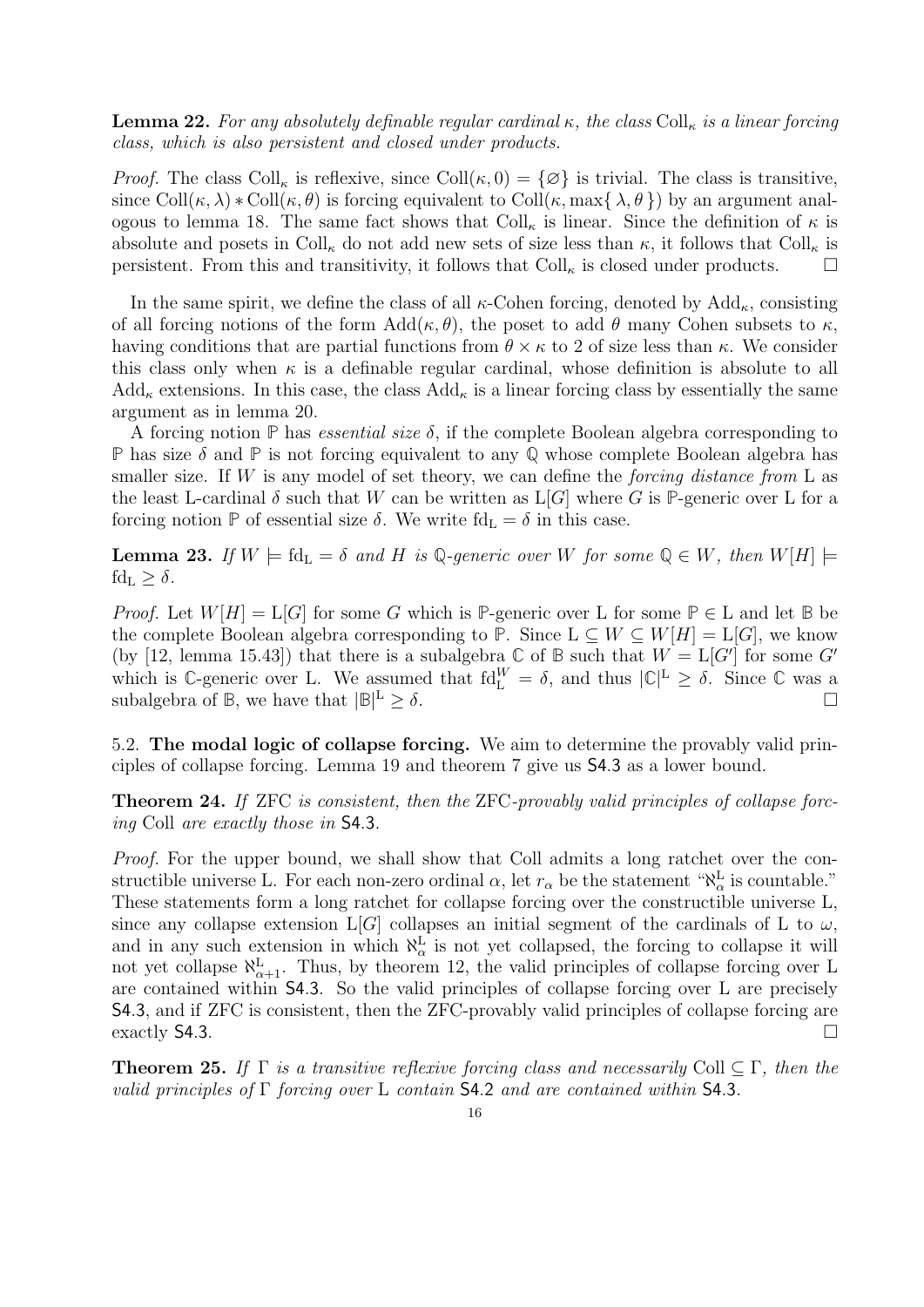*Proof.* Suppose that  $\Gamma$  is a transitive reflexive forcing class necessarily containing collapse forcing. By lemma 18, it follows that every poset is absorbed by any sufficiently large collapse poset, and so  $\Gamma$  is directed. Thus, by theorem 7, the modal theory **S4.2** is valid for  $\Gamma$  forcing over any model of set theory.

Let us now establish the upper bound of S4.3 by finding a long ratchet over the constructible universe L. For each nonzero ordinal  $\alpha$ , let  $r_{\alpha}$  be the assertion "Some L cardinal" above  $\aleph_{\alpha}^{\text{L}}$  is collapsed." Clearly, these statements are all false in L, each implies its own necessity, each implies the previous, and if  $r_{\alpha+1}$  is not yet true in a forcing extension L[G], then we may collapse  $\aleph_{\alpha+1}^L$  without collapsing any larger cardinal, making  $r_\alpha \wedge \neg r_{\alpha+1}$  true. So these statements form a long ratchet over L, and therefore, by theorem 12, the valid principles of  $\Gamma$  forcing over L are included within **S4.3**.

Corollary 26. If ZFC is consistent and  $\Gamma$  is a linear forcing class containing collapse forcing Coll, then the ZFC-provably valid principles of  $\Gamma$  forcing are exactly **S4.3.** 

*Proof.* If  $\Gamma$  is a linear forcing class, then **S4.3** is valid by theorem 7. And the validities are contained with S4.3 by the previous theorem.

**Theorem 27.** If ZFC is consistent, then the ZFC-provably valid principles of Lévy collapse forcing Coll<sup><</sup> is exactly **S4.3**.

*Proof.* It follows by lemma 21 that  $Coll<sup>′</sup>$  is a linear forcing class containing Coll, and so this theorem is an instance of corollary 26.  $\Box$ 

Theorem 28. If ZFC is consistent, then the ZFC-provably valid principles of collapse-to-κ forcing, for any absolutely definable regular cardinal  $\kappa$ , are exactly **S4.3**.

*Proof.* By lemma 22, the collapse-to- $\kappa$  forcing class Coll<sub> $\kappa$ </sub> is a linear forcing class, and so by theorem 7, every S4.3 assertion is valid for collapse-to- $\kappa$  forcing. Conversely, consider  $\kappa$  as it is defined in L, namely,  $\kappa^L = \aleph_{\beta}^L$  for some ordinal  $\beta$ . For each nonzero ordinal  $\alpha$ , let  $r_{\alpha}$  be the assertion "some L-cardinal above  $\aleph_{\beta+\alpha}^{\text{L}}$  is collapsed." Just as in the previous section, these form a long ratchet for collapse-to- $\kappa$  forcing over L, because in any Coll<sub> $\kappa$ </sub> forcing extension L[G], if no cardinals above  $\aleph_{\beta+\alpha}^{\mathcal{L}}$  are collapsed, then we can collapse  $\aleph_{\beta+\alpha}^{\mathcal{L}}$  to  $\kappa$  without collapsing any larger L-cardinals. By theorem 12, it follows that the valid principles of collapse-to- $\kappa$  forcing over L are contained within S4.3. Thus, if ZFC is consistent, it follows that the ZFC-provably valid principles of collapse-to- $\kappa$  forcing are exactly **S4.3**.

**Theorem 29.** Suppose that  $\Gamma$  is a transitive reflexive forcing class, with the property that there is a definable proper class C of cardinals in L, such that in any forcing extension  $L[G]$ by a forcing notion in  $\Gamma$  having essential size  $\delta_0$  and any larger  $\delta \in C$ , there is a forcing notion in  $\Gamma^{L[G]}$  having essential size  $\delta$ . Then the valid principles of  $\Gamma$  forcing over L are contained within S4.3.

*Proof.* We shall construct a long ratchet. For each nonzero ordinal  $\alpha$ , let  $w_{\alpha}$  be the assertion "fd<sub>L</sub> is bigger than the  $\alpha$ th element of C". By lemma 23, each statement  $w_{\alpha}$  is an unpushed pure button in L. Our assumptions on  $\Gamma$  and C ensure that if a set forcing extension  $\mathcal{L}[G]$  does not yet satisfy  $w_{\alpha}$ , then  $w_{\alpha} \wedge \neg w_{\alpha+1}$  is  $\Gamma$  forceable. Finally, since any set forcing extension L[G] was obtained by forcing of *some* size, no such extension can satisfy all  $w_\alpha$ . Thus, this is indeed a long ratchet, and so the valid principles of  $\Gamma$  forcing over L are contained within **S4.3** by theorem 12.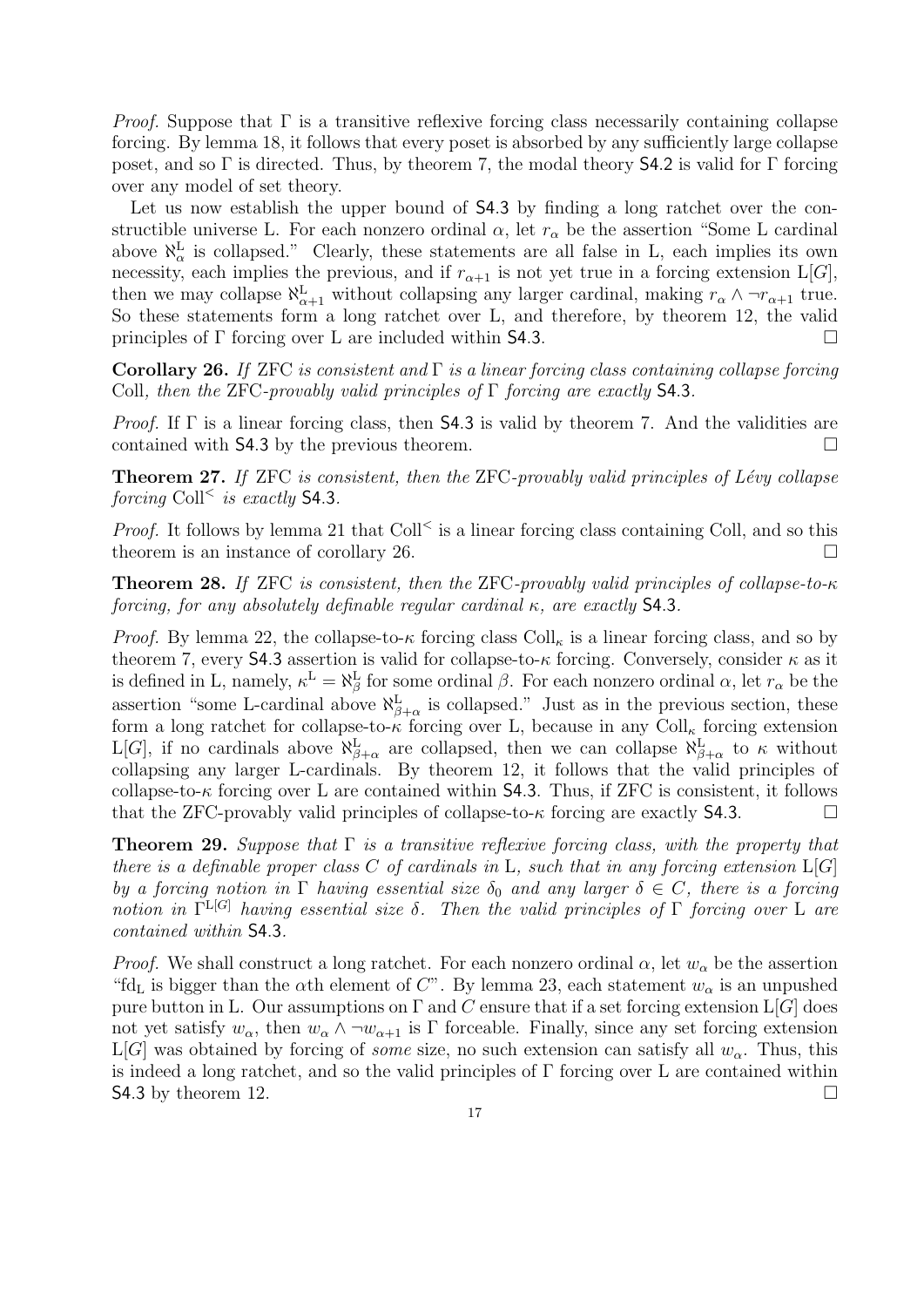**Theorem 30.** If  $\Gamma$  is any reflexive transitive forcing class necessarily containing Coll<sub>k</sub> for some  $\Gamma$ -absolutely definable regular cardinal κ, then the valid principles for  $\Gamma$  forcing over L are contained within S4.3.

*Proof.* Suppose that  $\Gamma$  and  $\kappa$  are as stated. Check that the conditions of theorem 29 are satisfied: The fact that  $\kappa$  is  $\Gamma$ -absolutely definable guarantees that  $C := \{(\kappa^{+(\alpha)})^{\mathbb{L}} : \alpha \in \text{Ord}\}$ is a definable proper class; if  $L[G]$  is a  $\Gamma$  extension of essential size  $\delta_0 < \delta \in C$ , then Coll $(\kappa, \delta) \in \Gamma$  has essential size  $\delta$ . Now the claim follows from theorem 29.

# 5.3. The modal logic of Cohen forcing.

Theorem 31. If ZFC is consistent, then the ZFC-provably valid principles of Cohen forcing Add are exactly S4.3.

Proof. By lemma 20, the class Add is a linear forcing class, and so the valid principles of Cohen forcing include S4.3 by theorem 7. For the upper bound, we shall construct a long ratchet for Cohen forcing over L. For each nonzero ordinal  $\alpha$ , let  $r_{\alpha}$  be the statement that  $2^{\omega} > \aleph_{\alpha}^{\mathcal{L}}$ . By adding additional subsets to  $\omega$ , we can push up the value of the continuum to any such prescribed degree. And in any Cohen extension of L, all cardinals have been preserved, so the continuum can be pushed up so as to realize any particular  $\aleph_{\beta+1}^{\mathcal{L}}$  above the current size of the continuum, thereby forcing  $r_\beta \wedge \neg r_{\beta+1}$ . Thus, this is indeed a long ratchet for Cohen forcing Add over L, and so by theorem 12, the valid principles of Cohen forcing over L are contained within S4.3, and consequently are exactly equal to S4.3. In particular, if ZFC is consistent, then the ZFC-provably valid principles of Cohen forcing are exactly  $\mathsf{S4.3.}$ 

As mentioned above, the class  $Add_{\kappa}$  is a linear forcing class, and therefore **S4.3** is always valid for  $\text{Add}_{\kappa}$  forcing.

**Theorem 32.** If  $\kappa$  is an absolutely definable regular cardinal, then the valid principles of  $\kappa$ -Cohen forcing Add<sub>k</sub> over L are exactly **S4.3**. Consequently, if ZFC is consistent, then the  $ZFC-provably valid principles of \kappa- Cohen forcing are exactly S4.3.$ 

Proof. This argument proceeds as in theorem 28, but using the analogue of the long ratchet of theorem 31. As mentioned, 54.3 is always valid for Add<sub>k</sub> forcing. Conversely, consider  $\kappa$ as defined in L, which must be  $\aleph_{\beta}^{\mathbf{L}}$  for some ordinal  $\beta$ . For each nonzero ordinal  $\alpha$ , let  $r_{\alpha}$ be the statement that  $2^{\kappa} > \aleph_{\beta+\alpha}^{\mathcal{L}}$ . This is a long ratchet over L with respect to  $\text{Add}_{\kappa}$ , since we can always push up  $2^{\kappa}$  to attain any particular higher cardinal value, and since  $\text{Add}_{\kappa}$ forcing does not collapse cardinals over  $\text{Add}_{\kappa}$  extensions  $\text{L}[G]$ , once  $r_{\alpha}$  is true in an  $\text{Add}_{\kappa}$ extension, it remains true in all further extensions. Thus, by theorem 12, the valid principles of  $\text{Add}_{\kappa}$  forcing over L are contained within **S4.3**, and therefore are in fact equal to **S4.3**. It follows that if ZFC is consistent, then the ZFC-provably valid principles of  $\text{Add}_{\kappa}$  forcing are precisely those in S4.3.

5.4. Upper bounds for other classes of forcing. We shall now apply theorem 29 to other forcing classes:

Corollary 33. The valid principles of forcing over L for each of the following forcing classes is contained within S4.3. For none of the forcing classes do the validities over L include S4.2.

 $(1)$  c.c.c. forcing.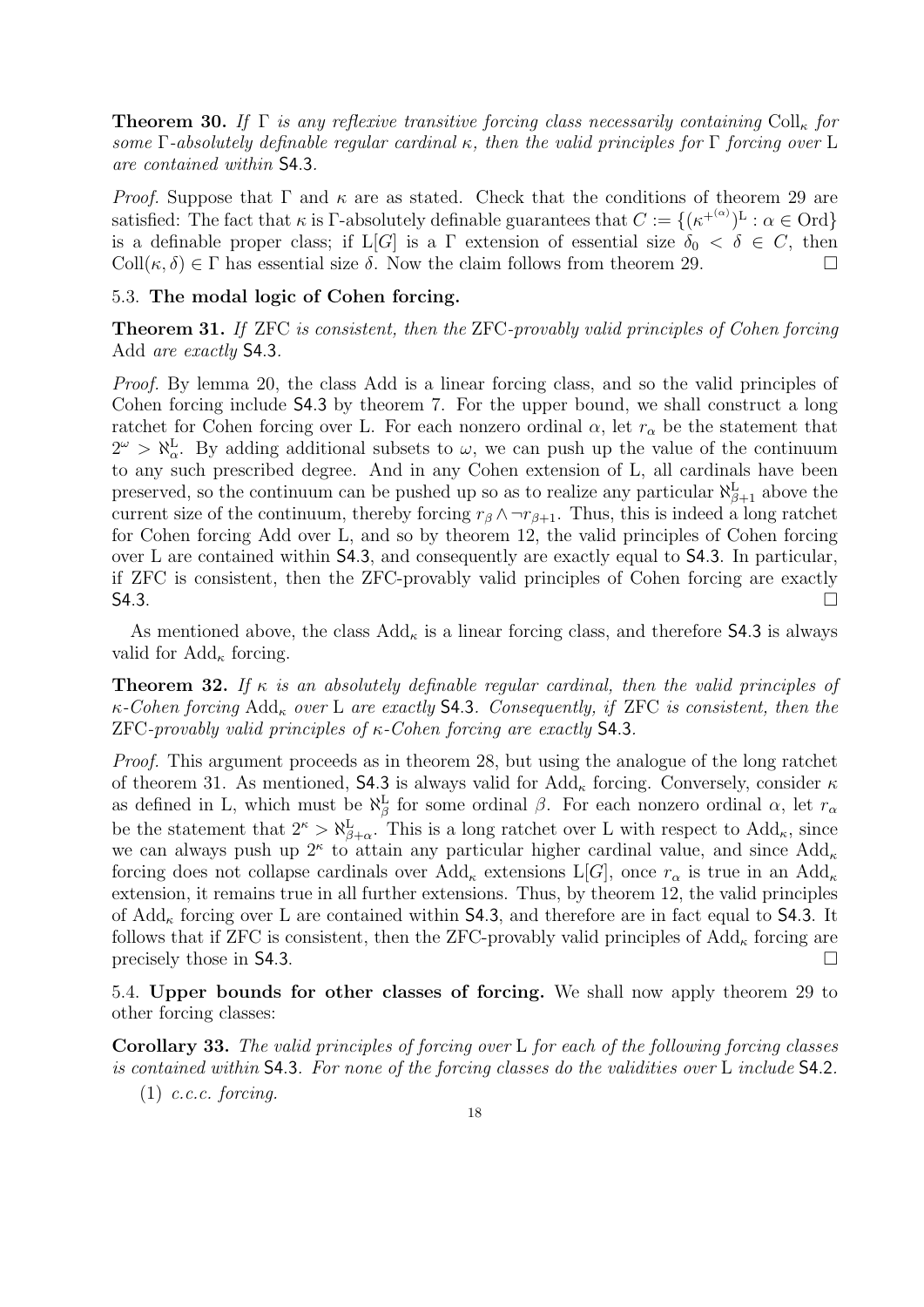- (2) Proper forcing.
- (3) Semi-proper forcing.
- (4) Stationary-preserving forcing.
- (5)  $\omega_1$ -preserving forcing.
- (6) Cardinal-preserving forcing.
- (7) Countably distributive forcing.

Proof. Each of these classes is easily seen to be transitive and reflexive. Let C be the class of uncountable successor cardinals of L. For any  $\delta \in C$ , each class contains forcing of essential size  $\delta$ . For example, Add $(\omega, \delta)$  is in classes (1) through (6), and Add( $\delta$ , 1) is in class (7). The same is true in any forcing extension  $L[G]$  by set forcing of essential size below  $\delta$ . Thus, each class satisfies the requirements of theorem 29, and so the valid principles of forcing in each case are included within S4.3.

We complete the proof by showing for each of the classes that .2 is not valid over L. Let  $\varphi$  be the assertion "the L-least Souslin tree is a special Aronszajn tree." This statement is c.c.c. forceable over L, simply by specializing the tree, and once the statement is true, it remains true in all  $\omega_1$ -preserving extensions. Consider now the c.c.c. extension L[b] obtained by forcing to add a branch b through T. In this extension and all subsequent  $\omega_1$ -preserving extensions,  $\varphi$  is false. Since each of the forcing classes in (1) through (6) contains c.c.c. forcing and is contained within  $\omega_1$ -preserving forcing, this statement  $\varphi$  is a violation of axiom .2 with respect to each of the forcing classes. For class  $(7)$ , we may consider the forcing to kill the stationary of the L-least stationary co-stationary subset of  $\omega_1$ , or to kill its complement, and the impossibility of doing both while adding no reals provides a violation of  $\alpha$ .

The reader can probably extend this list with additional natural forcing classes satisfying the hypothesis of theorem 29 (the classes of countably closed forcing and more generally,  $\kappa$ -closed forcing for any fixed absolutely definable cardinal  $\kappa$ , will be covered in § 5.5). Let us state for the record that we do not currently know the exact forcing validities for any of the classes listed in corollary 33. Nevertheless, our analysis of the case of  $\omega_1$ -preserving forcing and cardinal-preserving will be improved in theorem 36.

5.5. Countably closed and  $\kappa$ -closed forcing. We turn now to the class of countably closed forcing, a highly natural forcing class with robust closure properties, along with its generalization to  $\lt \kappa$ -closed forcing. As usual, a forcing notion Q is *countably closed* if every decreasing sequence  $q_0 \geq q_1 \geq \cdots$  has a lower bound in  $\mathbb Q$ . This property is not preserved by equivalence of forcing (for example, an atomless complete Boolean algebra is never countably complete, since one may take the supremum of a countable antichain, stripping off one element in each step), so we understand the class of countably closed forcing to refer to the class of all forcing notions that are forcing equivalent to a countably closed forcing notion.

Theorem 34. If ZFC is consistent, then the ZFC-provably valid principles of the class of countably closed forcing are exactly those in S4.2.

Proof. Since any countably closed forcing notion remains countably closed in any countably closed extension, it follows that the class of countably closed forcing is persistent. Thus, by theorem 7, the validities always include S4.2. For the upper bound, consider countably closed forcing over L. Consider the higher buttons and switches introduced in § 3, either the higher analogues we mentioned of our own buttons  $b_n^*$  or the higher buttons of Rittberg,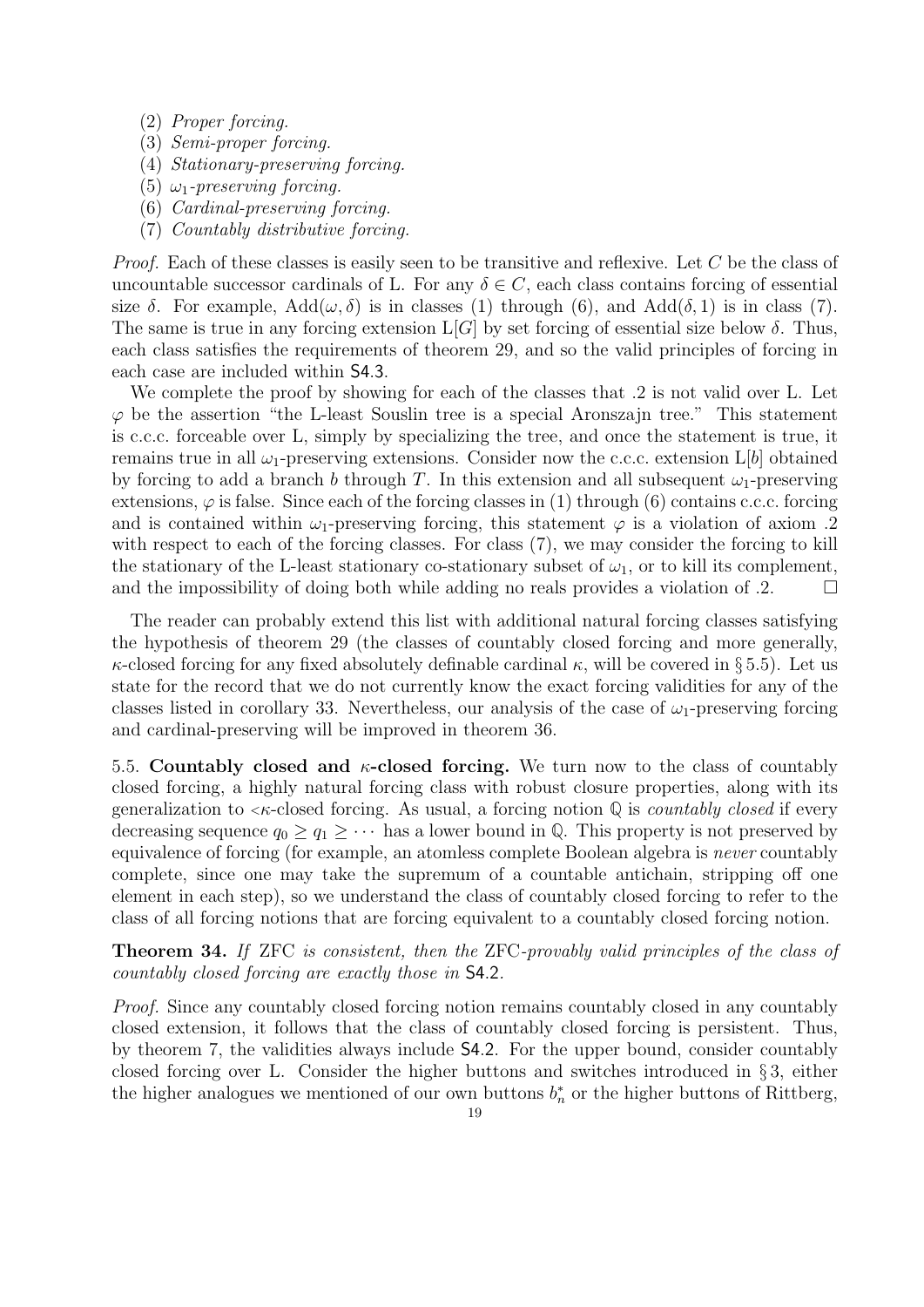or of Friedman, Fuchino and Sakai, which can in each case be controlled independently via countably closed forcing. Thus, by theorem 13, the valid principles of countably closed forcing over L are contained within S4.2. In summary, if ZFC is consistent, then the ZFC-provably valid principles of countably closed forcing are precisely the assertions of S4.2.

A forcing notion  $\mathbb{Q}$  is  $\lt \kappa$ -closed if every descending sequence in  $\mathbb{Q}$  of length less than  $\kappa$ has a lower bound in  $\mathbb{Q}$ . Thus, the countably closed posets are exactly the  $\langle \aleph_1$ -closed. A cardinal  $\kappa$  is absolutely defined by a formula  $\varphi$  in the context of a reflexive transitive forcing class Γ, if  $\kappa$  is the only object satisfying  $\varphi(x)$  in any Γ-forcing extension.

Theorem 35. More generally, if ZFC is consistent, then for any absolutely definable regular cardinal  $\kappa$ , the ZFC-provably valid principles of  $\kappa$ -closed forcing are exactly those in **S4.2**.

Proof. Since the class is persistent, we again obtain S4.2 as a lower bound. And for the upper bound, one may use the higher analogues of the buttons and switches used in theorem 34, by translating them above  $\kappa$ .

5.6.  $\omega_1$ -preserving forcing. Surely the class of cardinal-preserving forcing and the larger class of  $\omega_1$ -preserving forcing have been focal points of forcing theory. We have already observed in corollary 33 that the valid principles of  $\omega_1$ -preserving forcing over L is contained within **S4.3**. Here, we prove a stronger conclusion, although the exact modal theory of validities for this class remains an open question.

**Theorem 36.** The valid principles of  $\omega_1$ -preserving forcing over L are included within S4.tBA  $\subsetneq$  S4.2.

Proof. By theorem 16, it suffices to find arbitrarily large finite strongly independent families of weak buttons and switches. For this, we may use the same buttons  $b_n^*$  mentioned in the context of lemma 17, which are described also in [9, thm 29]. These were a independent family of buttons for the class of all forcing, but for the class of  $\omega_1$ -preserving forcing, they become a strongly independent family of weak buttons, since in any  $\omega_1$ -preserving extension  $L[G]$ , at least one of the sets  $S_n$  must still remain stationary, and so not all buttons are pushed. But subject to this requirement, lemma 17 and the subsequent argument shows that the buttons can be controlled independently by  $\omega_1$ -preserving forcing. For a family of switches that is mutually independent of these weak buttons, consider  $(2^{\omega})^{\text{L}[G]}$ , which must be  $\aleph_{\omega \cdot \xi + k}^L$  for some ordinal  $\xi$  and some natural number k, and let  $s_j$  assert that the jth binary digit of  $k$  is 1. Since we can force any desired value for  $k$  by adding Cohen reals, it follows that any finite pattern of the  $s_i$  switches is realizable, by forcing that preserves all stationary sets, and hence does not inadvertently push any of the unpushed weak buttons  $b_n$ . Since we have a strongly independent family of weak buttons, with a mutually independent family of switches, it follows by theorem 16 that the valid principles of  $\omega_1$ -preserving forcing over L is contained within S4.tBA.

We are unsure whether this argument can be extended to the class of cardinal-preserving forcing, since it seems that in some extensions, the club-shooting forcing could conceivably collapse cardinals above  $\omega_1$ . Nevertheless, this issue may be solvable by the alternative method of shooting clubs, via finite conditions, which does preserve all cardinals.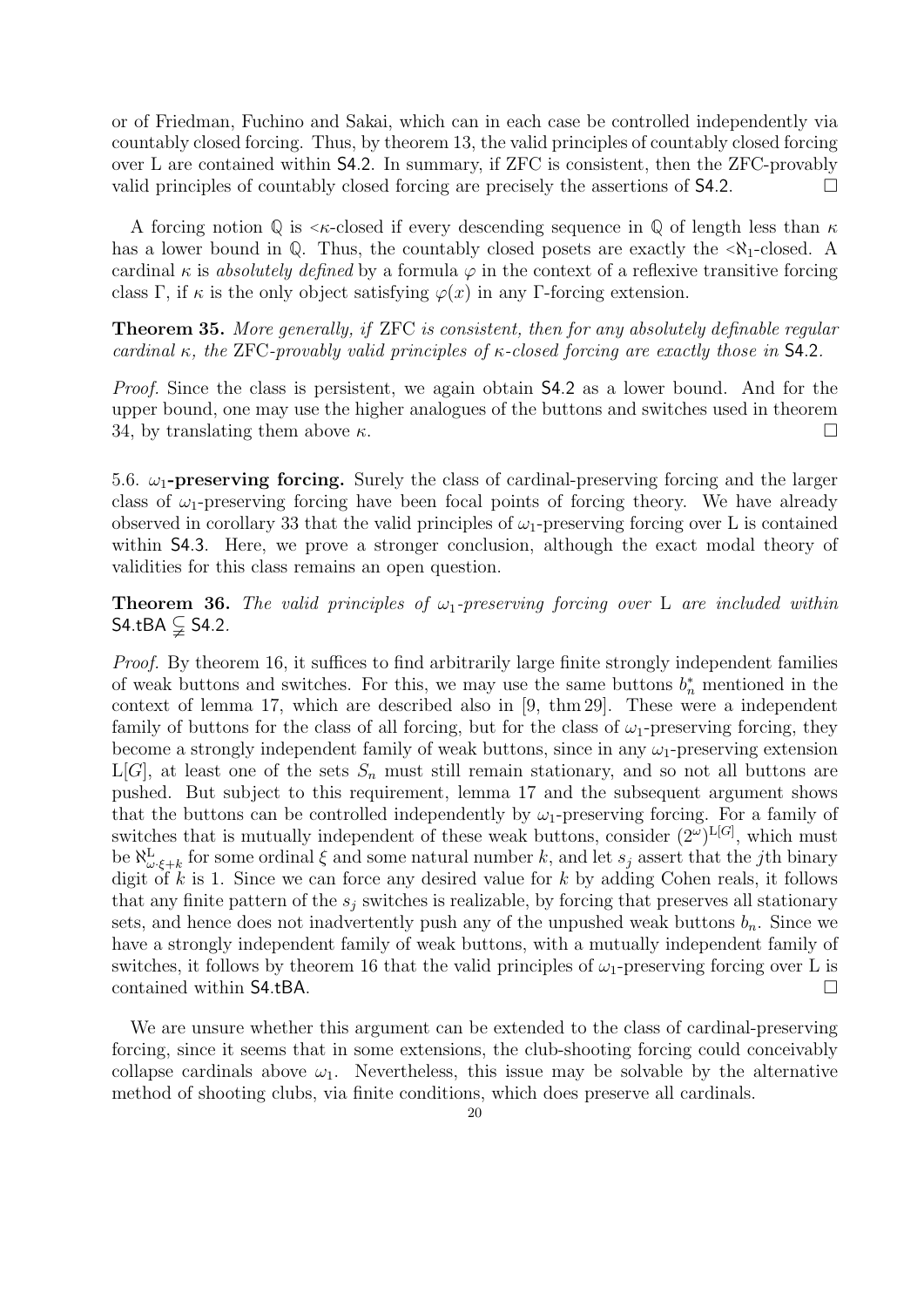5.7. CH-**preserving forcing.** In any model of ZFC +  $\varphi$ , we say that forcing notion  $\mathbb{Q}$  is  $\varphi$ preserving, if every forcing extension by  $\mathbb Q$  satisfies  $\varphi$ . Note that we consider only  $\varphi$ -preserving forcing in models that actually satisfy  $\varphi$ , so by "provably valid principles of  $\varphi$ -preserving forcing", we mean the ZFC +  $\varphi$ -provably valid principles of  $\varphi$ -preserving forcing.

# Theorem 37. If ZFC is consistent, then the provably valid principles of CH-preserving forcing, of GCH-preserving forcing and of  $\neg$ CH-preserving forcing are all exactly **S4.2.**

Proof. Let us treat the case of CH first. The class of CH-preserving forcing, over any model satisfying CH, is easily seen to be reflexive and transitive. So S4 is valid. Let us argue that .2 is also valid for CH-preserving forcing.

Suppose that  $V \models \text{CH}$  and  $V \models \Diamond \Box \varphi$  as well. Assume that V does not satisfy .2, that is, that  $V \models \neg \Box \Diamond \varphi$ , or, equivalently,  $V \models \Diamond \Box \neg \varphi$ . Then there are CH-preserving extensions  $V[G]$  and  $V[H]$  where  $V[G] \models \Box \varphi$  and  $V[H] \models \Box \neg \varphi$ . We may assume without loss of generality that G and H are mutually V-generic. We don't know that  $V[G*H]$  satisfies CH, so we can't just directly combine them. But let  $V[G*H][I]$  be a further forcing extension of  $V[G * H]$  that does satisfy CH. We claim that  $V[G * H][I]$  is the result of CH-preserving forcing over  $V[G]$ . Consider some partial order  $\mathbb P$  such that there is some  $\mathbb P$ -generic J such that  $V[G * H][I] = V[G][J]$ . Since this model satisfies CH, there is some  $p \in J$  such that p forces CH. Let  $\mathbb{P}_p$  be the poset  $\mathbb{P}$  below p, i.e.,  $\mathbb{P}_p$  is CH-preserving. Without loss of generality, we can assume that J is  $\mathbb{P}_p$ -generic, thus yielding the claim. Thus,  $V[G*H][I]$ is obtained from  $V[G]$  by CH-preserving forcing, satisfying both  $\varphi$  and  $\neg \varphi$ , a contradiction. Thus, V satisfies .2 as desired, and by observation 5, V satisfied  $\Box$  2. Since the class of CH-preserving forcings is closed under iterations, the Kripke model corresponding to every forcing translation is transitive. Hence, by observation 6, this means that S4.2 is valid in V for CH-preserving forcing, thus (since  $V$  was arbitrary) giving the lower bound.

For the upper bound, consider CH-preserving forcing over L. We may use the independent family of buttons and switches for L presented in  $\S 4$ , which work just as well for CHpreserving forcing, and so by theorem 13 the valid principles of CH-preserving forcing over L are contained within S4.2. So they are exactly S4.2.

Essentially the same argument works in the case of  $\neg$ CH-preserving forcing, by means of the higher analogues of the buttons and switches, which can be controlled with highly closed and therefore  $\neg$ CH-preserving forcing. For GCH-preserving forcing, however, we shall need to use different switches. To find them, consider any forcing extension  $L[G]$ , and let  $\beta$  be the least ordinal such that there are no L-generic Cohen subsets in  $L[G]$  of any cardinal above  $\aleph_{\beta}^{\text{L}}$ . The ordinal  $\beta$  can be written uniquely in the form  $\omega \cdot \alpha + k$  for some ordinal  $\alpha$ and  $k < \omega$ . Let  $s_m$  be the statement that the mth binary digit of k is 1. These form an independent family of switches (and independent from the buttons  $b_n$  above), because by adding a Cohen set up high, we can realize any desired natural number  $k$ , and hence realize any desired finite pattern in the switches. (Alternatively, we could build a long ratchet with a similar method, mutually independent from the buttons  $b_n$ , and this also suffices.)

5.8. The modal logic of c.c.c. forcing. The class of c.c.c. forcing is the pre-eminent forcing class, noticed already in the earliest days of forcing as a central notion. Since the class of c.c.c. partial orders is not closed under the equivalence of forcing (for example, every poset is forcing equivalent to very large lottery sums of the poset with itself), let us understand the class of c.c.c. forcing to consist of all forcing notions that are forcing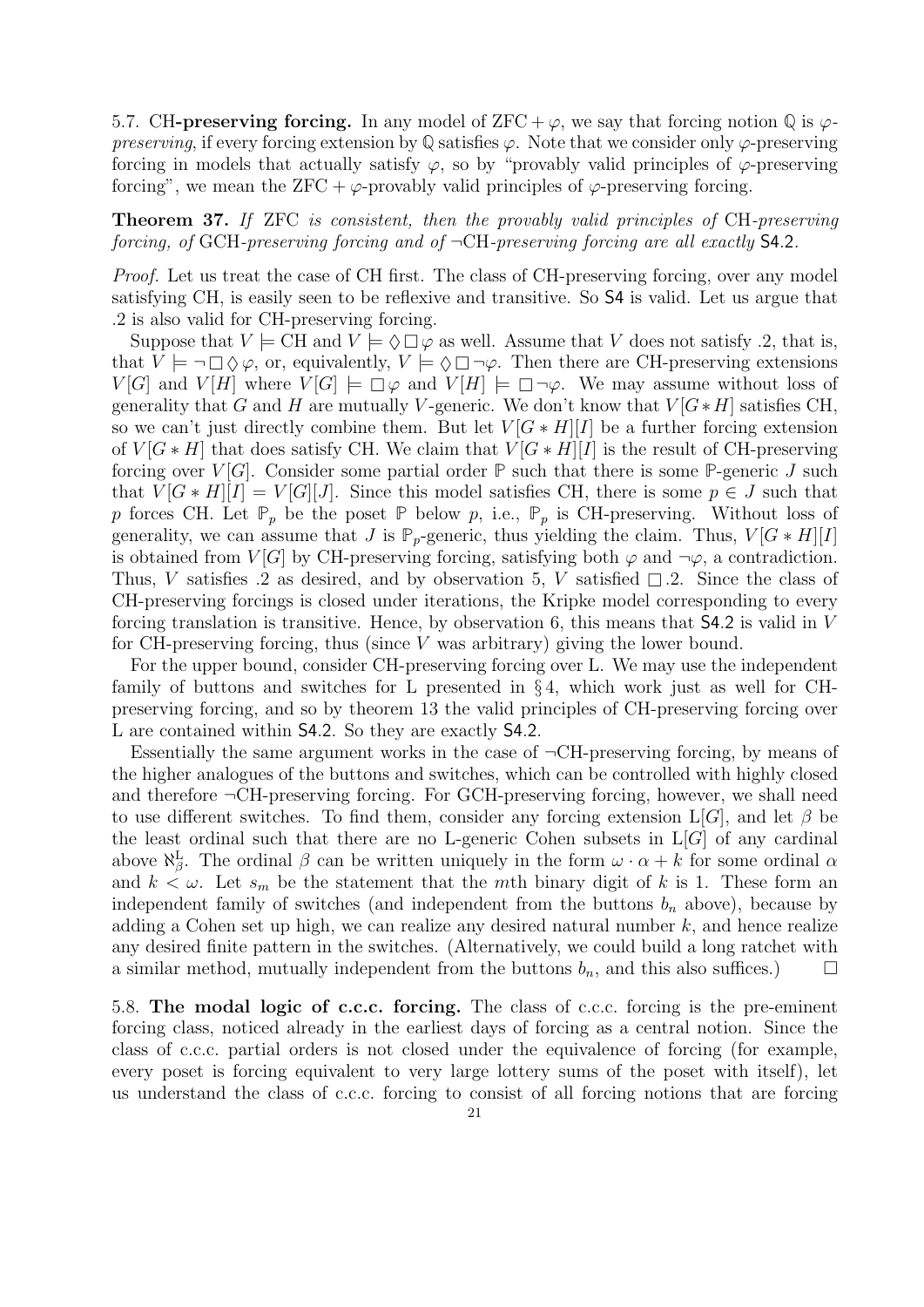equivalent to a c.c.c. partial order. In corollary 33, we observed that the valid principles of c.c.c. forcing over L are contained within S4.3 and do not contain S4.2. But we do not know the exact modal theory of c.c.c. forcing validities over L or the class of ZFC-provably valid principles of c.c.c. forcing.

# **Theorem 38.** If  $MA_{\omega_1}$  holds, then **S4.2** is valid for c.c.c. forcing.

Proof. Since the class of c.c.c. forcing is clearly reflexive and transitive, it follows by theorem 7 at least that **S4** is valid. Martin's axiom  $MA_{\omega_1}$  implies that c.c.c. forcing in V is persistent, that is, every c.c.c. poset in V remains c.c.c. in every c.c.c. extension of  $V$  [12, theorem 16.21. This exactly shows that axiom .2 is valid for c.c.c. forcing in V. As in the proof of theorem 37, observations 5 and 6 give us that S4.2 is valid for c.c.c. forcing in every model of  $MA_{\omega_1}$ . . In the contract of the contract of the contract of the contract of the contract of the contract of the contra<br>The contract of the contract of the contract of the contract of the contract of the contract of the contract o

It should be pointed out that the (modal logic) proof of theorem 38 hides the set-theoretic fact that the  $MA_{\omega_1}$  hypothesis is rather fragile, and easily destroyed by c.c.c. forcing (e.g., adding a Cohen real creates Souslin trees and therefore destroys MA). Our theorem tells us that **S4.2** will continue to be valid in all further c.c.c. forcing extensions of a model of  $MA_{\omega_1}$ , even though such extensions may no longer have  $MA_{\omega_1}$ . (In particular, it means that while Souslin trees are created, they cannot be definable in a way that allows us to create the counterexamples to .2, as in corollary 33).

The argument generalizes beyond c.c.c. forcing to any transitive reflexive forcing class Γ. Namely, if such a  $\Gamma$  is persistent in some model V, then it will continue to satisfy **S4.2** in all  $\Gamma$ extensions  $V[G]$ , even if the interpretation of  $\Gamma$  in those later models is no longer persistent.

Finally, we remark that in order to prove that the  $ZFC + MA_{\omega_1}$ -provably valid principles of c.c.c. forcing are exactly S4.2, it would be sufficient to identify arbitrarily large finite families of independent c.c.c.-buttons and switches over the Solovay-Tennenbaum model  $L[G]$  of  $MA + \neg CH$ .

#### **REFERENCES**

- [1] P. Blackburn, M. de Rijke, and Y. Venema. Modal Logic, volume 53 of Cambridge Tracts in Theoretical Computer Science. Cambridge University Press, Cambridge, 2001.
- [2] A. Chagrov and M. Zakharyaschev. *Modal Logic*, volume 35 of *Oxford Logic Guides*. Oxford University Press, New York, 1997.
- [3] L. Esakia and B. Löwe. Fatal Heyting algebras and forcing persistent sentences. *Studia Logica*, 100(1-2):163–173, 2012.
- [4] S. Friedman, S. Fuchino, and H. Sakai. On the set-generic multiverse, 2012. submitted.
- [5] G. Fuchs. Closed maximality principles: implications, separations and combinations. Journal of Symbolic Logic, 73(1):276–308, 2008.
- [6] G. Fuchs. Combined maximality principles up to large cardinals. Journal of Symbolic Logic, 74(3):1015– 1046, 2009.
- [7] D. M. Gabbay. The decidability of the Kreisel-Putnam system. Journal of Symbolic Logic, 35:431–437, 1970.
- [8] J. D. Hamkins. A simple maximality principle. Journal of Symbolic Logic, 68(2):527–550, 2003.
- [9] J. D. Hamkins and B. Löwe. The modal logic of forcing. Transactions of the American Mathematical Society, 360(4):1793–1817, 2008.
- [10] J. D. Hamkins and W. H. Woodin. The necessary maximality principle for c.c.c. forcing is equiconsistent with a weakly compact cardinal. Mathematical Logic Quarterly, 51(5):493-498, 2005.
- [11] G. E. Hughes and M. J. Cresswell. A new introduction to modal logic. Routledge, London, 1996.